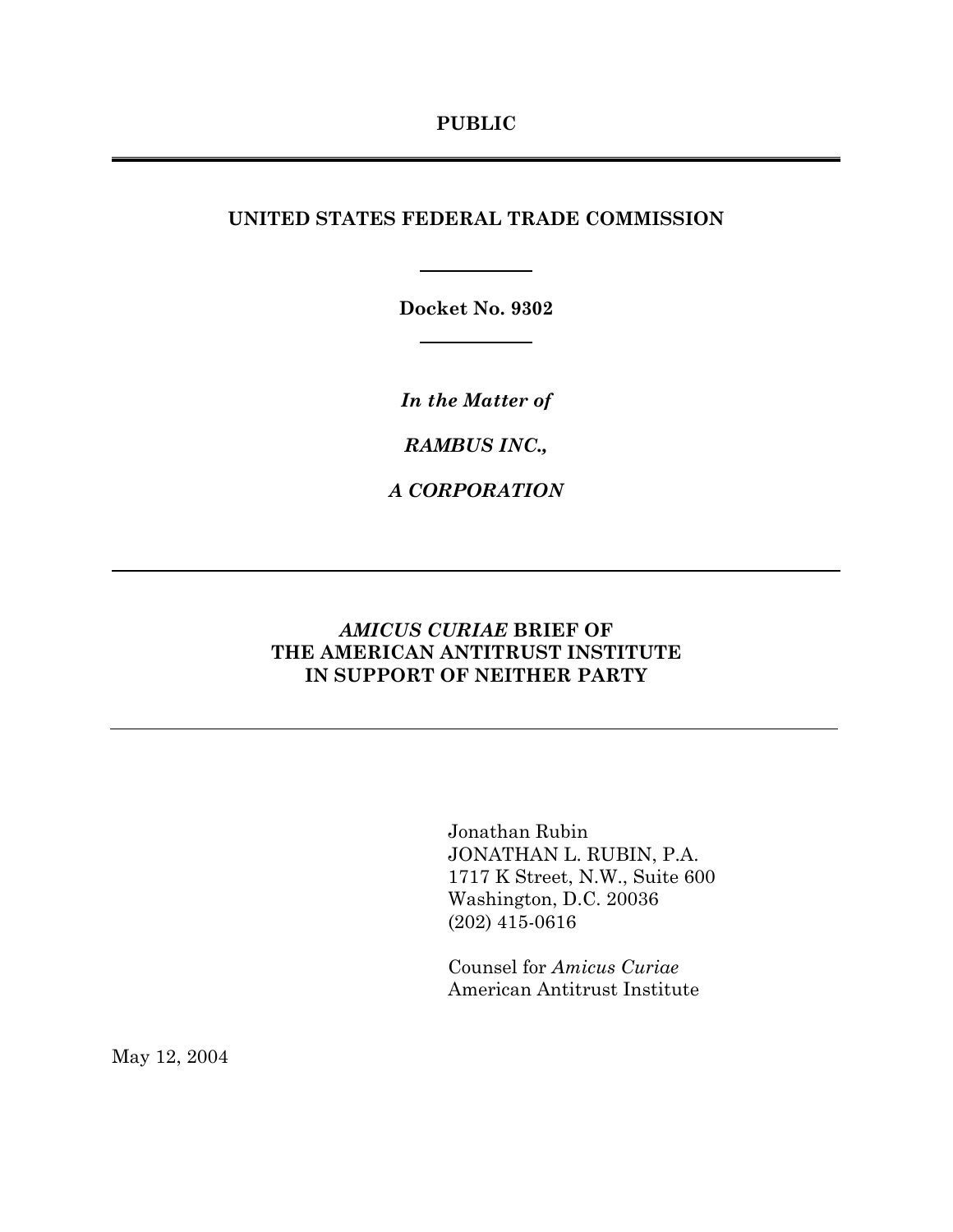## TABLE OF CONTENTS

| $\bf{I}$ |                                                                                                                  |                                                                                                                              | THE NATURE OF THE STANDARD-SETTING PROCESS  1                                                                                                                                                                       |    |  |
|----------|------------------------------------------------------------------------------------------------------------------|------------------------------------------------------------------------------------------------------------------------------|---------------------------------------------------------------------------------------------------------------------------------------------------------------------------------------------------------------------|----|--|
|          | $\boldsymbol{A}$                                                                                                 | Standard-setting Represents "Competition-by-proxy" with Pro-                                                                 |                                                                                                                                                                                                                     |    |  |
|          | B                                                                                                                | When Intellectual Property Is Incorporated into a Standard, its<br>Value May Be Enhanced, and Such Enhancement May Be Either |                                                                                                                                                                                                                     |    |  |
|          |                                                                                                                  | $\mathbf{1}$                                                                                                                 | Market Power Resulting from Standardizing Patented<br>Technology May Be Pro-competitive Provided It Is<br>Economically Justified and Results from Informed<br>Standard-setting Governed by Suitable Pro-competitive |    |  |
|          |                                                                                                                  | $\overline{2}$                                                                                                               | <i>Ex Post</i> Market Power That Results from Under-informed<br>Standard-setting or Standard-setting Insufficiently<br>Constrained by Suitable Procedures Is Anticompetitive.  9                                    |    |  |
|          | $\mathcal{C}$                                                                                                    |                                                                                                                              | Pro-competitive Standard-setting Requires an Informed Cost-<br>performance Evaluation of Available Technical Solutions,                                                                                             |    |  |
| $\rm II$ |                                                                                                                  |                                                                                                                              |                                                                                                                                                                                                                     |    |  |
| III      | THE SCOPE OF SECTION 2 OF THE SHERMAN ACT AND SECTION<br>5 OF THE FTC ACT RELATED TO UNILATERAL CONDUCT IN<br>14 |                                                                                                                              |                                                                                                                                                                                                                     |    |  |
| IV       |                                                                                                                  |                                                                                                                              | CIRCUMSTANCES UNDER WHICH AN IP OWNER SHOULD BE<br>FOUND LIABLE UNDER THE ANTITRUST LAWS IN THE CONTEXT<br>OF STANDARD-SETTING UNDER A RULE-OF-REASON ANALYSIS                                                      | 17 |  |
|          | A                                                                                                                |                                                                                                                              | The IP Owner Possesses Ex Post Market Power Attributable to the                                                                                                                                                     |    |  |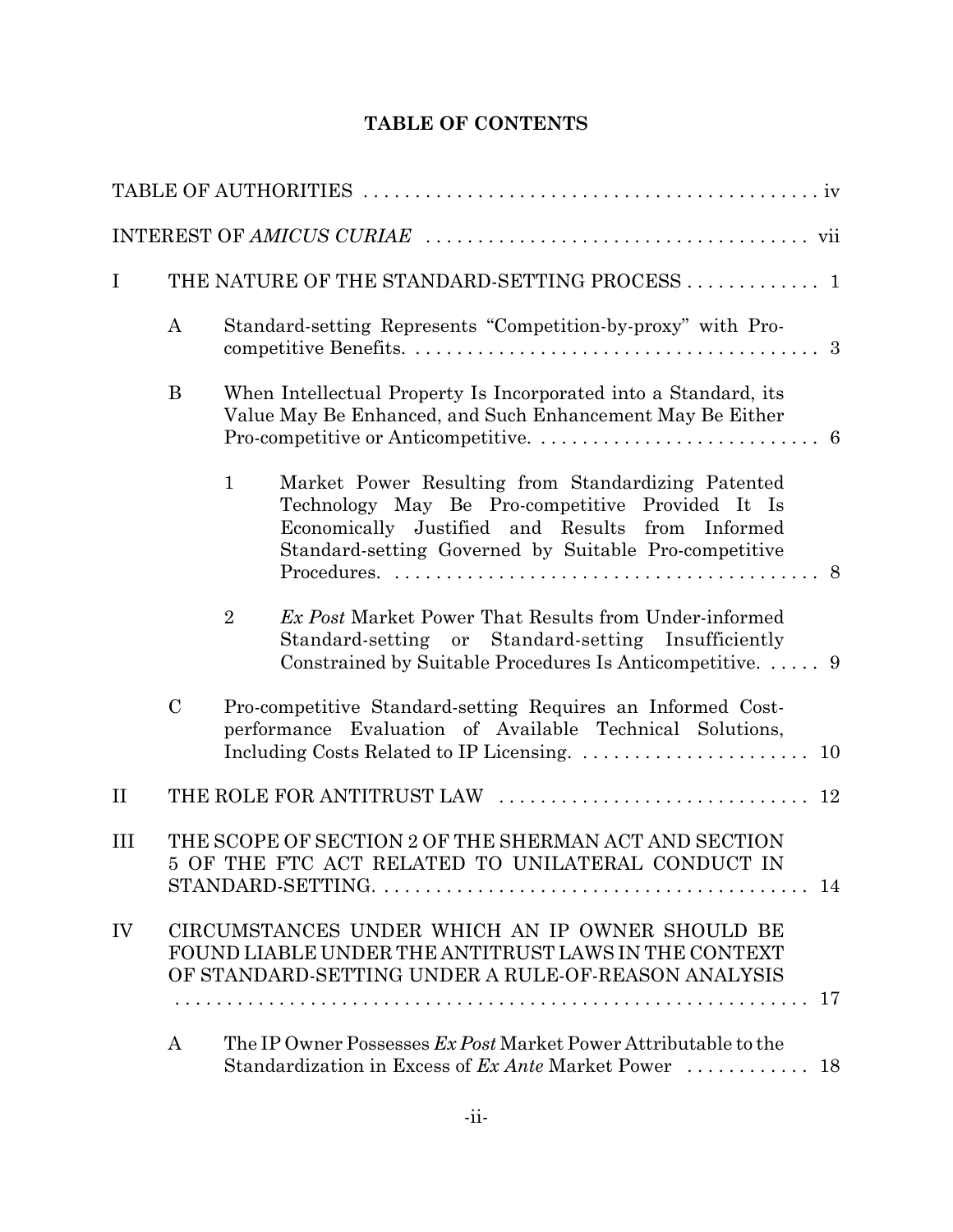|   | B             | The IP Owner Has Engaged in Anticompetitive Conduct for the<br>Purpose of Obtaining Ex Post Market Power Attributable to<br>21 |                                                                                                                                                                                                                              |                                                                                                                                                                     |     |  |  |  |
|---|---------------|--------------------------------------------------------------------------------------------------------------------------------|------------------------------------------------------------------------------------------------------------------------------------------------------------------------------------------------------------------------------|---------------------------------------------------------------------------------------------------------------------------------------------------------------------|-----|--|--|--|
|   |               | $\mathbf{1}$                                                                                                                   | Non-disclosure of Relevant IP Under Circumstances in<br>Which The IP Owner Knew or Should Have Known That<br>Disclosure Is Necessary for the Efficient Setting of a<br>Standard May Constitute Anticompetitive Conduct<br>22 |                                                                                                                                                                     |     |  |  |  |
|   |               |                                                                                                                                | a                                                                                                                                                                                                                            | SSO Rules Relating to Disclosure Are Evidence of the<br>SSO's Need For Knowledge of Relevant IP in the<br>Standard-setting Process                                  | 22  |  |  |  |
|   |               |                                                                                                                                | $\mathbf b$                                                                                                                                                                                                                  | Violation of an SSO Rule Is Evidence of Intentional<br>Anticompetitive Conduct But Not a Necessary<br>Predicate for Antitrust Liability                             | 23  |  |  |  |
|   |               |                                                                                                                                | $\mathbf c$                                                                                                                                                                                                                  | Which<br>in<br>Isolation<br>May Not<br>Conduct<br>Be<br>Exclusionary Unless Accompanied by an Under-<br>informed Act by an SSO May Nonetheless Be                   | -24 |  |  |  |
|   |               | $\overline{2}$                                                                                                                 |                                                                                                                                                                                                                              | The Appropriation of Information Obtained from Standard-<br>setting Activities in Furtherance of Obtaining IP Rights<br>Over a Proposed Standard Is Anticompetitive | 27  |  |  |  |
|   | $\mathbf C$   |                                                                                                                                |                                                                                                                                                                                                                              | The Alleged Anticompetitive Conduct Has Distorted the SSO's                                                                                                         | 28  |  |  |  |
| V |               |                                                                                                                                |                                                                                                                                                                                                                              |                                                                                                                                                                     | 29  |  |  |  |
|   | A             | Recoupment of Royalties Attributable to Ex Post Market Power                                                                   |                                                                                                                                                                                                                              |                                                                                                                                                                     |     |  |  |  |
|   | B             |                                                                                                                                |                                                                                                                                                                                                                              | The Imposition of a Penalty $\dots\dots\dots\dots\dots\dots\dots\dots\dots\dots\dots 30$                                                                            |     |  |  |  |
|   | $\mathcal{C}$ |                                                                                                                                |                                                                                                                                                                                                                              | Injunctive Relief Against The Future Exercise of Ex Post Market<br>Power Not Legitimately Acquired                                                                  | 30  |  |  |  |
|   |               |                                                                                                                                |                                                                                                                                                                                                                              |                                                                                                                                                                     |     |  |  |  |
|   |               |                                                                                                                                |                                                                                                                                                                                                                              |                                                                                                                                                                     | 32  |  |  |  |
|   |               |                                                                                                                                |                                                                                                                                                                                                                              |                                                                                                                                                                     |     |  |  |  |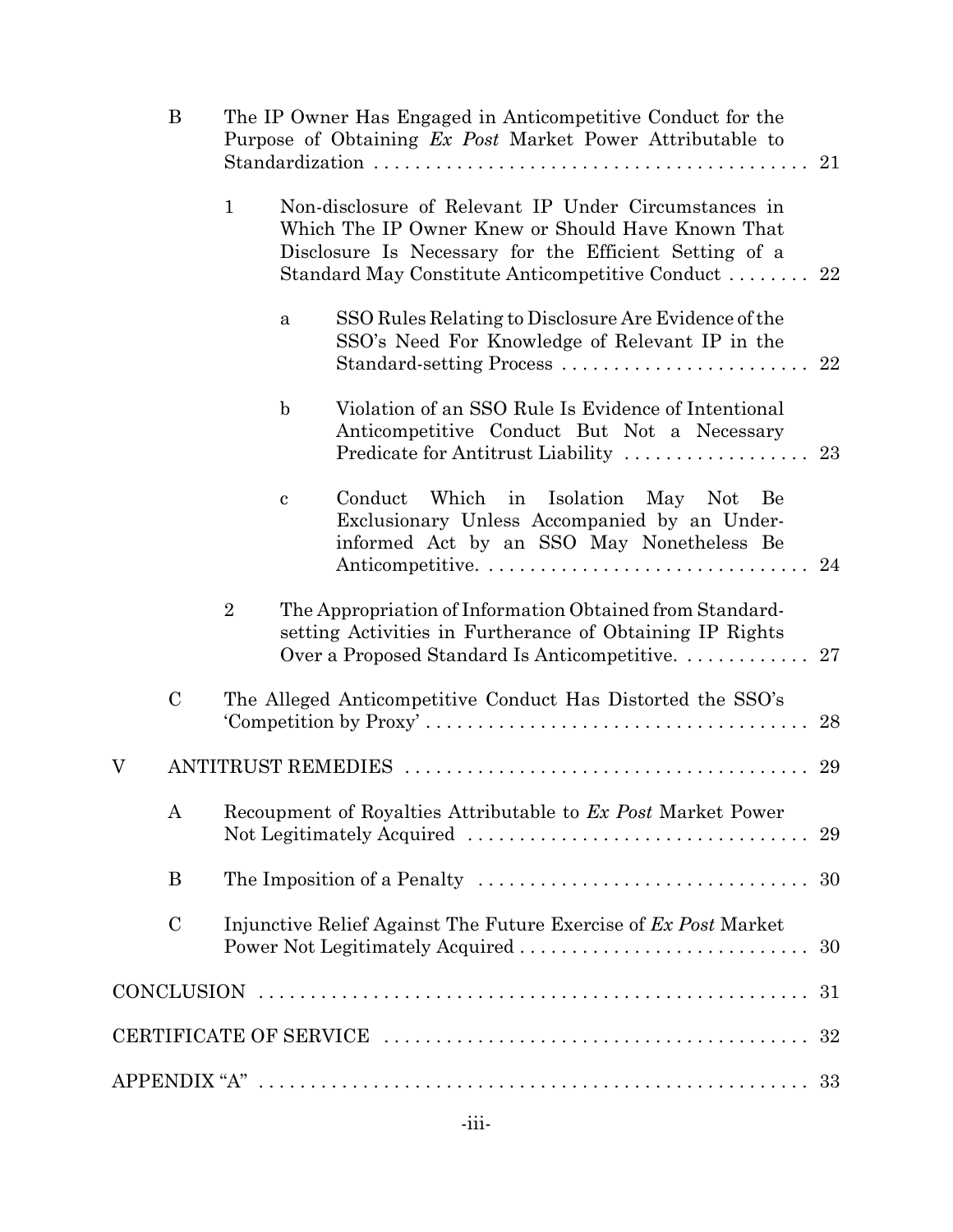## TABLE OF AUTHORITIES

## Cases

| Allied Tube & Conduit Corp. v. Indian Head, Inc., 486 U.S. 492 (1988) $\ldots$ 2, 8, 10               |
|-------------------------------------------------------------------------------------------------------|
| American Society of Mechanical Engineers, Inc. v. Hydrolevel Corp.,                                   |
| Clamp-All Corp. v. Cast Iron Soil Pipe Institute, 851 F.2d 478 (1st Cir., 1988). 1                    |
| <i>In re Dell Computer Corp.</i> , 121 F.T.C. 616 (May 20, 1996) $\ldots \ldots \ldots \ldots \ldots$ |
|                                                                                                       |
|                                                                                                       |
| Goldwasser v. Ameritech Corp., 222 F.3d 390 ( $7th$ Cir., 2000) 23                                    |
|                                                                                                       |
| Radiant Burners, Inc. v. Peoples Gas Light and Coke Company,                                          |
| Sony Corporation of America v. Universal City Studios, Inc.,<br>26                                    |
|                                                                                                       |
| Townshend v. Rockwell International Corp.,                                                            |
| Verizon Communications, Inc. v. Trinko, 540 U.S. ___, 124 S.Ct. 872,                                  |
| Wang Laboratories, Inc. v. Mitsubishi Electrics America, Inc.,                                        |

# **Statutes and Regulations**

| Federal Cigarette Labeling and Advertising Act of 1965, |  |
|---------------------------------------------------------|--|
|                                                         |  |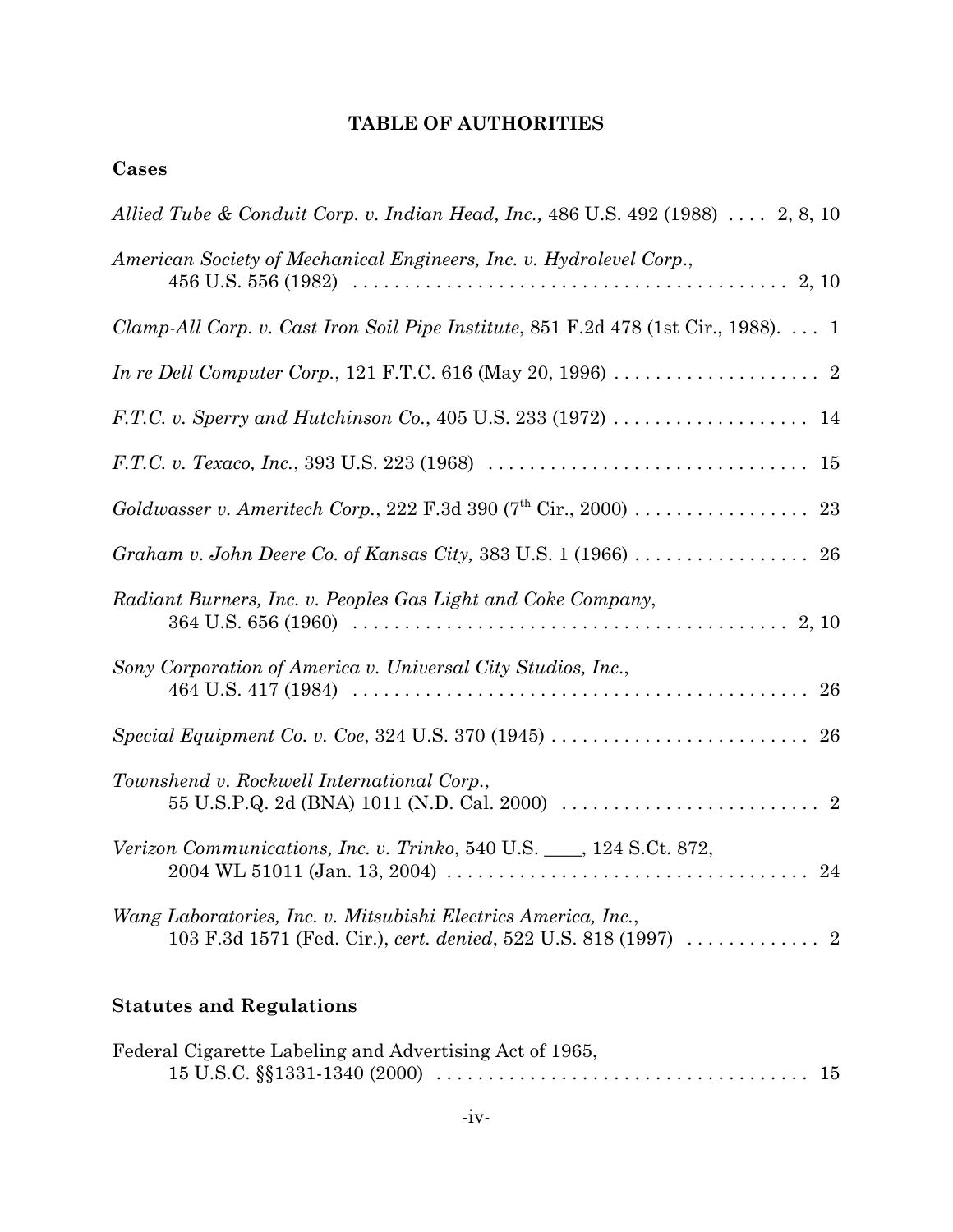| Federal Trade Commission, Trade Regulation Rule on Unfair or<br>Deceptive Advertising and Labeling of Cigarettes in Relation to the<br>Health Hazards of Smoking, 29 Fed. Reg. 8324 (FTC 1964), |
|-------------------------------------------------------------------------------------------------------------------------------------------------------------------------------------------------|
|                                                                                                                                                                                                 |
|                                                                                                                                                                                                 |

## **Other Authorities**

| Besen, S.M. and J. Farrell, "Choosing How to Compete: Strategies and<br>Tactics in Standardization," J.Econ.Pers., vol. 8, no. 2, (1994) 117–131  3                                              |
|--------------------------------------------------------------------------------------------------------------------------------------------------------------------------------------------------|
| Carrier, Michael A., "Why Antitrust Should Defer to the Intellectual<br>Property Rules of Standard-Setting Organizations: A<br>Commentary on Teece and Sherry", $Minn.L.Rev.$ (2003) 2019–31  12 |
| Cohen, Linda R. and Roger G. Noll, "Intellectual Property, Antitrust and<br>the New Economy," U.Pitt.L.Rev., vol. 62, no. 3, (2001), $453-473$ 26                                                |
| Federal Trade Commission letter to Senators Ford and Danforth<br>(Dec. 17, 1980) reprinted in H. Rep. No. 98-156 (1983) $\dots \dots \dots \dots 16, 17$                                         |
| Federal Trade Commission, To Promote Innovation: The Proper Balance<br>13, 27, 28<br>of Competition and Patent Law and Policy, Report (October, 2003)                                            |
| Katz, M.L. and C. Shapiro, "Systems Competition and Network Effects,"                                                                                                                            |
| Lemley, Mark A., "Intellectual Property Rights and Standard-Setting                                                                                                                              |
| Lemley Mark A., Testimony, Department of Justice Antitrust Division<br>and Federal Trade Commission, Hearings on Competition<br>and Intellectual Property Law and Policy in the Knowledge        |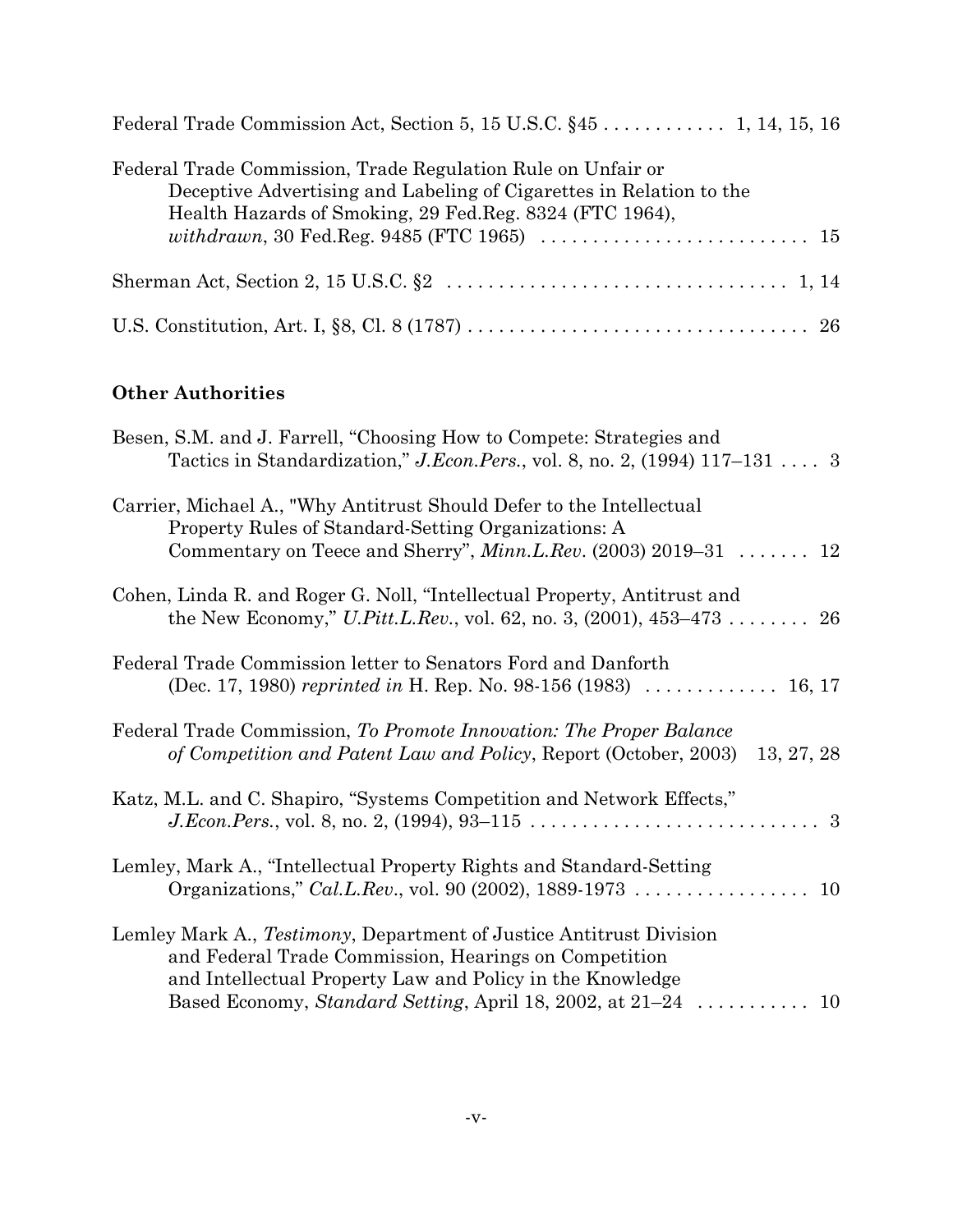| Muris, Timothy J., Director, Bureau of Consumer Protection,                                  |  |
|----------------------------------------------------------------------------------------------|--|
| Statement Accompanying the Final Staff Report on the                                         |  |
| Standards and Certification Rule (April 1, 1983)<br>16                                       |  |
| Muris, Timothy J., Testimony Before the Subcommittee on Commerce,                            |  |
| Trade and Consumer Protection of the House Energy and                                        |  |
| Commerce Committee (Nov. 7, 2001), available at                                              |  |
| 12                                                                                           |  |
| Patterson, Mark R., "Inventions, Industry Standards, and Intellectual                        |  |
|                                                                                              |  |
| Peterson, Scott K., "Consideration of Patents during the Setting                             |  |
| of Standards," prepared for the Department of Justice Antitrust                              |  |
| Division and Federal Trade Commission, Hearings on Competition                               |  |
| and Intellectual Property Law and Policy in the Knowledge Based                              |  |
| Economy, Standard Setting Organizations: Evaluating the                                      |  |
| Anticompetitive Risks of Negotiating IP Licensing Terms and                                  |  |
| Conditions Before A Standard Is Set, Nov. 6, 2002 $\ldots \ldots \ldots \ldots \ldots$<br>19 |  |
|                                                                                              |  |
| Swanson, Daniel G., "Evaluating Market Power in Technology                                   |  |
| Markets When Standards Are Selected in Which Private                                         |  |
| Parties Own Intellectual Property Rights," prepared for                                      |  |
| the Department of Justice Antitrust Division and Federal                                     |  |
| Trade Commission, Hearings on Competition and Intellectual                                   |  |
| Property Law and Policy in the Knowledge Based Economy,                                      |  |
| 20                                                                                           |  |
| Teece, David, Testimony, Department of Justice Antitrust Division                            |  |
| and Federal Trade Commission, Hearings on Competition                                        |  |
| and Intellectual Property Law and Policy in the Knowledge                                    |  |
| Based Economy, Standard Setting, April 18, 2002, at 68–69<br>$\ldots \ldots \ldots 12$       |  |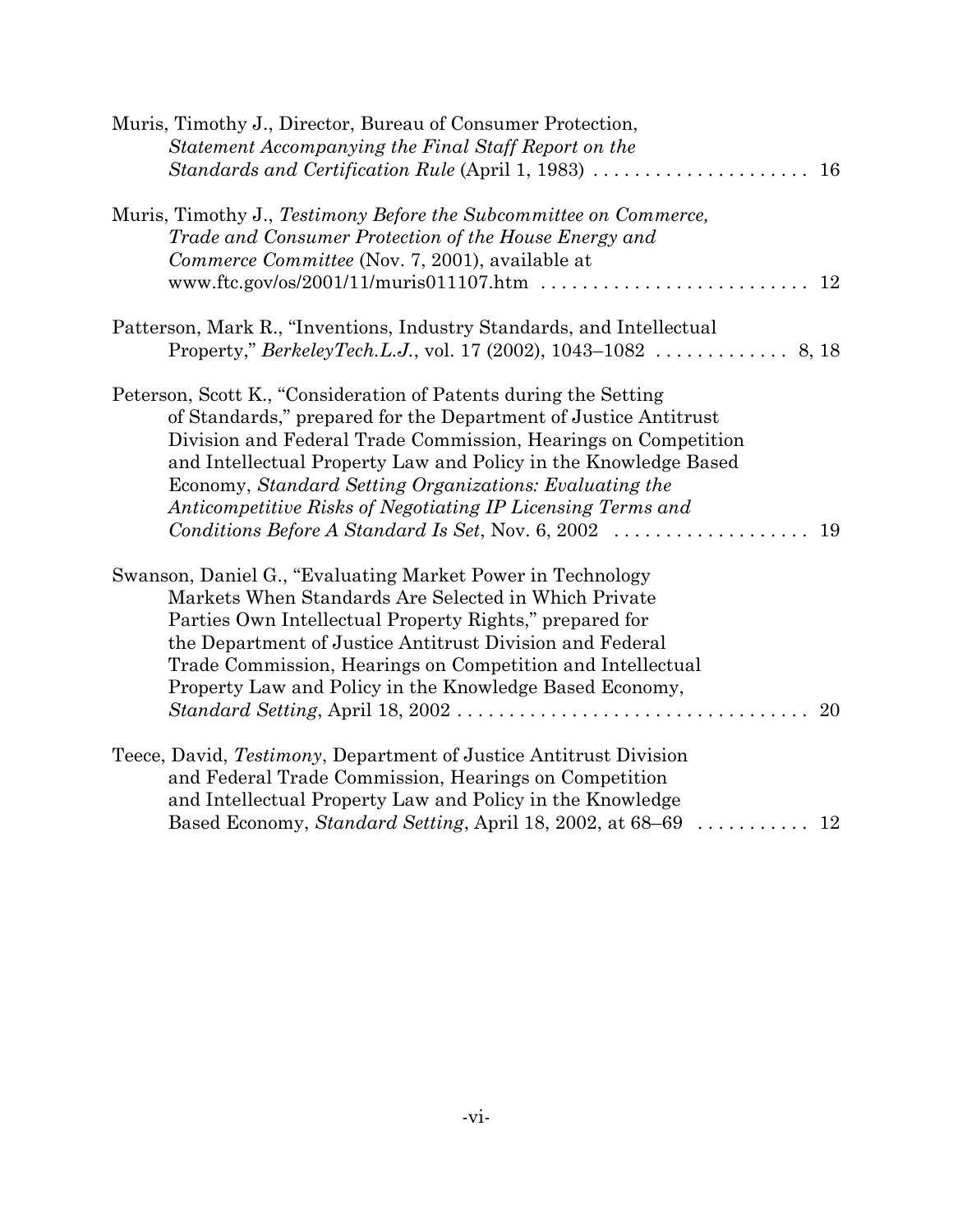### **INTEREST OF AMICUS CURIAE**

The American Antitrust Institute ("AAI") is an independent, not-for-profit organization dedicated to economic research, the study of the antitrust laws, and public education. The directors of the AAI, Jonathan Cuneo, Esq., Albert H. Foer, Esq., and Professor Robert Lande of the University of Baltimore Law School, authorized this filing. The Advisory Board of the AAI consists of 66 prominent lawyers, law professors, economists and business leaders (the members of the Advisory Board and other information about the AAI may be found on its web site: www.antitrustinstitute.org). The members of the Advisory Board serve in a consultative capacity and their individual views may differ from the positions taken by the AAI. The AAI's mission is to increase the role of competition and sustain the vitality of the antitrust laws.

AAI is supported by voluntary donations into its general treasury, and does not accept earmarked funds from private interests. A list of contributors of amounts in excess of \$1,000.00 is attached hereto as Appendix "A."

The AAI has two primary concerns. First, this case reaches to the heart of how antitrust law should function in connection with standard-setting involving intellectual property rights. Antitrust law is well-suited to redress and deter conduct which may frustrate or delay the emergence of the pro-competitive benefits of standard-setting organizations. Moreover, the scope of antitrust law should not be artificially limited in a manner that inhibits it from accommodating new factual circumstances created by the interplay of standard-setting and intellectual property rights.

Second, the AAI is concerned with the perpetuation of well-settled principles of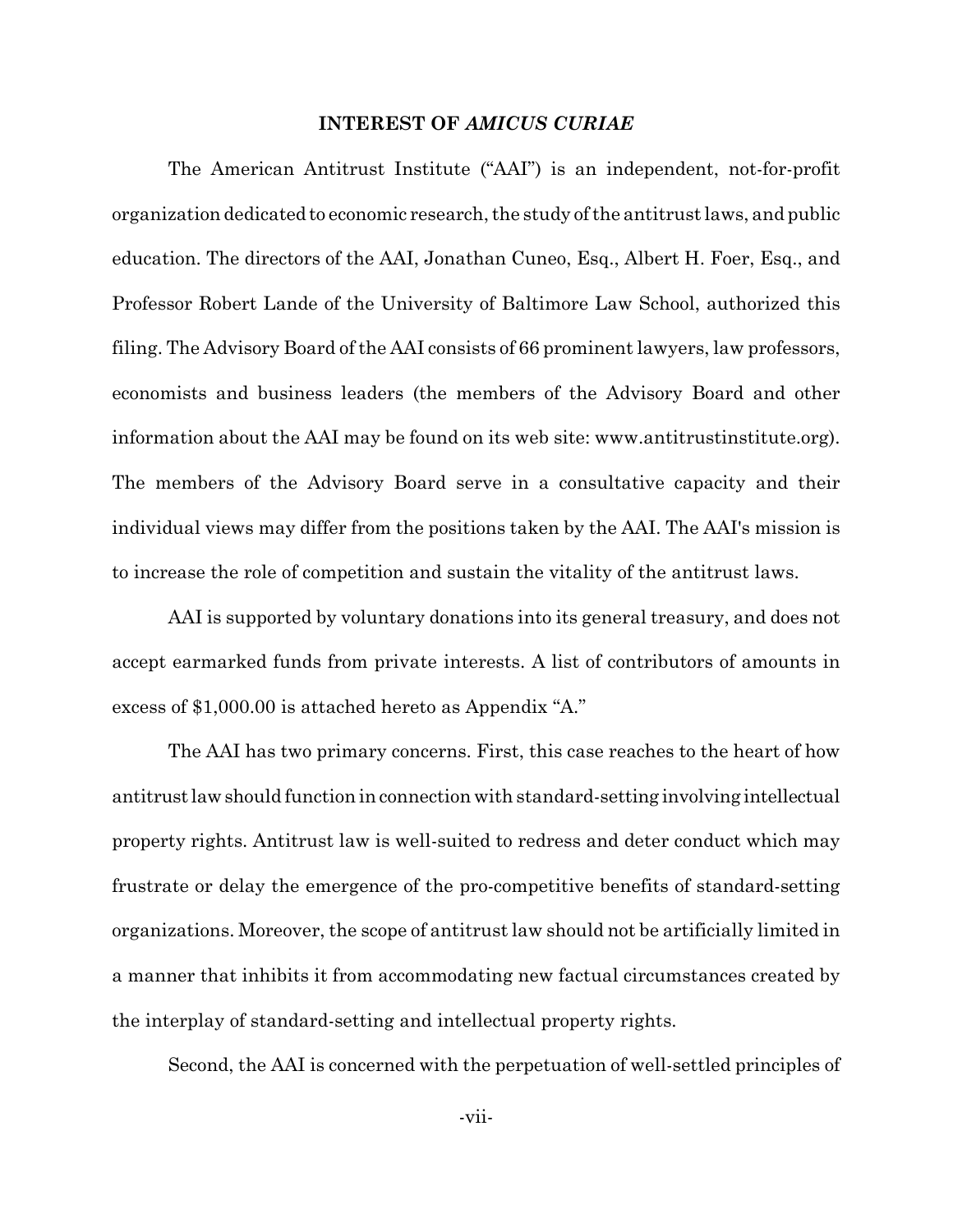antitrust law as they apply to high-technology and "new economy" industries as well as in more traditional contexts. As a non-profit research and educational organization, the AAI believes that its independent perspective can assist the Federal Trade Commission (the "Commission" or "FTC") by presenting an unbiased antitrust framework in which to analyze the controversy presented in this case.

The AAI has no particular special insight into the underlying facts of this case, and therefore advocates a legal framework based on antitrust principles without supporting a particular outcome for or against any party.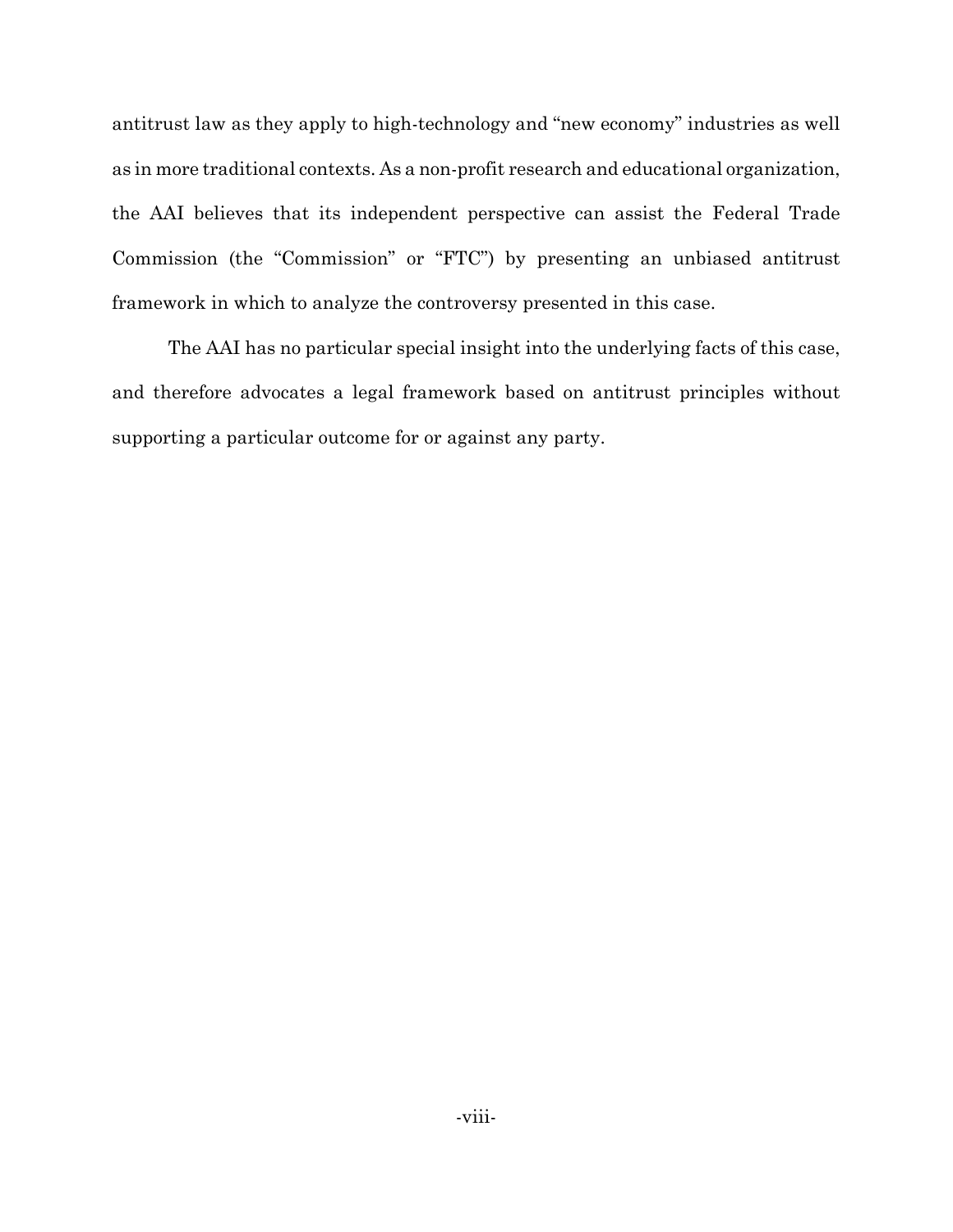#### $\mathbf{I}$ THE NATURE OF THE STANDARD-SETTING PROCESS

It is widely accepted that standard-setting may enhance economic efficiency by providing information to market participants about the suitability of a particular product for a given purpose, helping to determine the quality and safety of products, and satisfying compatibility and interoperability requirements between complimentary products or components.<sup>1</sup> The present case involves standards that promote interoperability, so-called "compatibility standards." Unlike permissive safety or quality-control standards whose use is optional, compatibility standards are effectively mandatory and must be used in order to participate in the market. Compatibility standards are particularly important in industries characterized by demand-side scale economies *(i.e.,* "network effects"), such as computers and telecommunications.

On the other hand, standard-setting may also impede or prevent competition by excluding meritorious competing products or technologies from the market, locking-in inferior technologies and thereby retarding innovation, and by reducing the variety of differentiated but incompatible products or systems.

In bringing this action under Section 5 of the FTC Act alleging "unfair methods" of competition" and alleged violations of Section 2 of the Sherman Act, Complaint Counsel have invoked the antitrust laws for the purpose of remedying a specific instance of competitive harm in the context of an effectively mandatory compatibility standard. The motivation for this prosecution, therefore, must lie in the belief that

<sup>&</sup>lt;sup>1</sup>See Clamp-All Corp. v. Cast Iron Soil Pipe Institute, 851 F.2d 478, 487 (1<sup>st</sup> Cir., 1988), in which then Chief Judge Breyer described a standard-setting process that "brings about the very benefits that the antitrust laws seek to promote."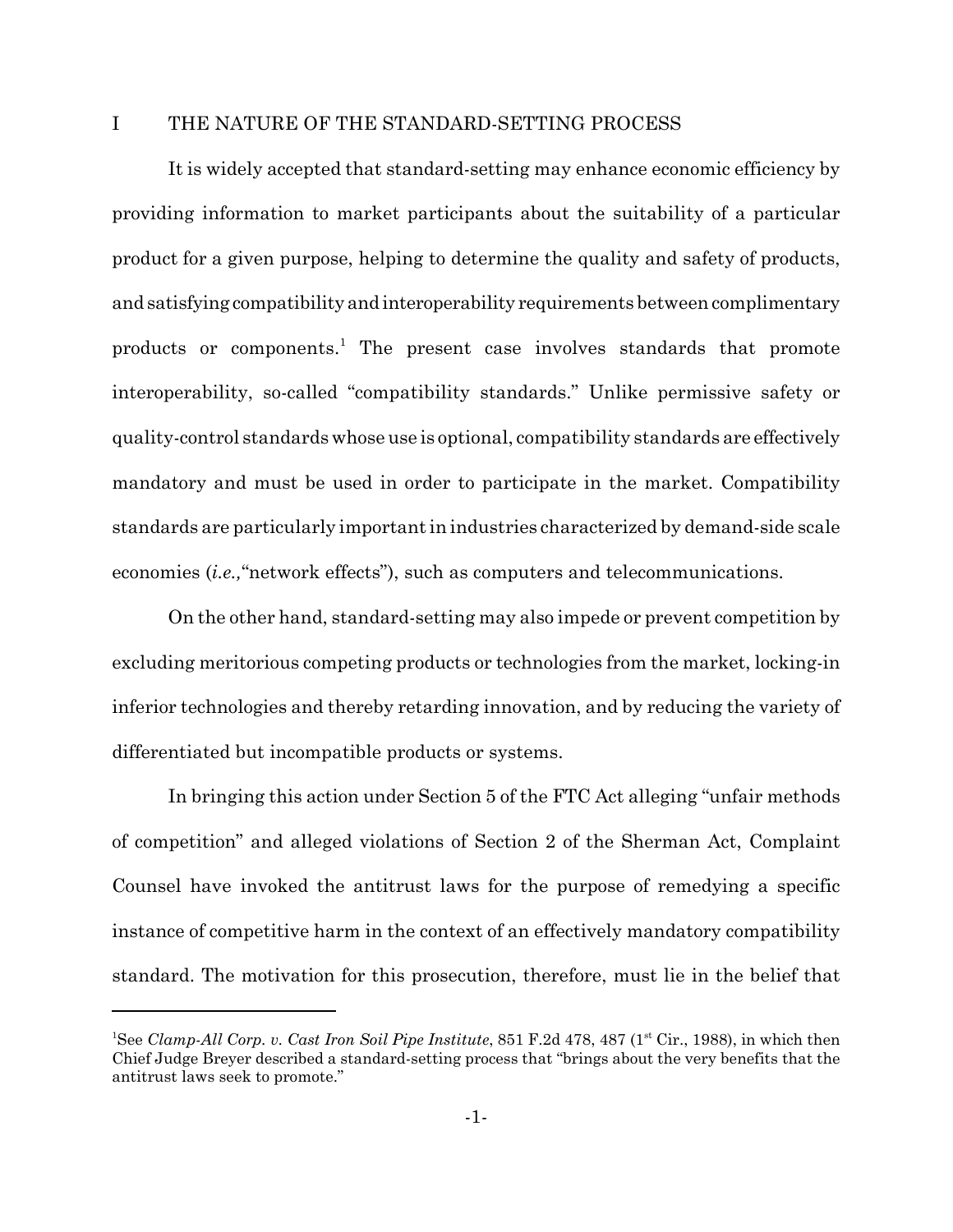antitrust enforcement can promote the pro-competitive aspects of standard-setting and/or diminish its anticompetitive effects. Insofar as antitrust precedent is not welldeveloped in this area of standard-setting, however, the Commission is being called upon to develop an analysis of the competitive dynamics of the standard-setting process largely de novo.<sup>2</sup> The Commission's reasoning and decision in this matter, therefore, are likely to have a substantial impact on how antitrust law applies to standard-setting activities and a profound effect on the future conduct of standard-setting organizations (" $SSOs$ ") and those who participate in them.

The Commission's decision should rest on a clear appreciation of the source of the pro-competitive benefits of the standard-setting process and a practical and economically sound theory of its potential for competitive harm. In addition, the role of the antitrust laws should be clearly delimited, and the appropriate antitrust principles applied to the facts of this case so that antitrust scrutiny will promote efficiency rather than counterproductive governmental or judicial intervention and will not chill legitimate activities that promote social welfare. Finally, the Commission must develop the principles necessary to fashion an optimal antitrust remedy.

<sup>&</sup>lt;sup>2</sup>There is important Supreme Court precedent that examines the application of the antitrust laws to standard-setting, e.g., Allied Tube & Conduit Corp. v. Indian Head, Inc., 486 U.S. 492 (1988), American Society of Mechanical Engineers, Inc. v. Hydrolevel Corp., 456 U.S. 556 (1982), Radiant Burners, Inc. v. Peoples Gas Light and Coke Company, 364 U.S. 656 (1960). While these decisions offer some useful antitrust guidance, they deal with permissive standards such as safety approvals and building codes, and not compatibility standards in network industries for which no alternative exists. Of the reported decisions that do implicate the application of antitrust principles to compatibility standards, to our knowledge none of them establishes clear guidance for the resolution of the patent "hold-up" controversy in the present case under antitrust principles, see, e.g., Townshend v. Rockwell International Corp., 55 U.S.P.Q. 2d (BNA) 1011 (N.D. Cal. 2000), Wang Laboratories, Inc. v. Mitsubishi Electrics America, Inc., 103 F.3d 1571 (Fed. Cir.), cert. denied, 522 U.S. 818 (1997). But see In re Dell Computer Corp., 121 F.T.C. 616 (May 20, 1996), a consent decree which is directly apposite.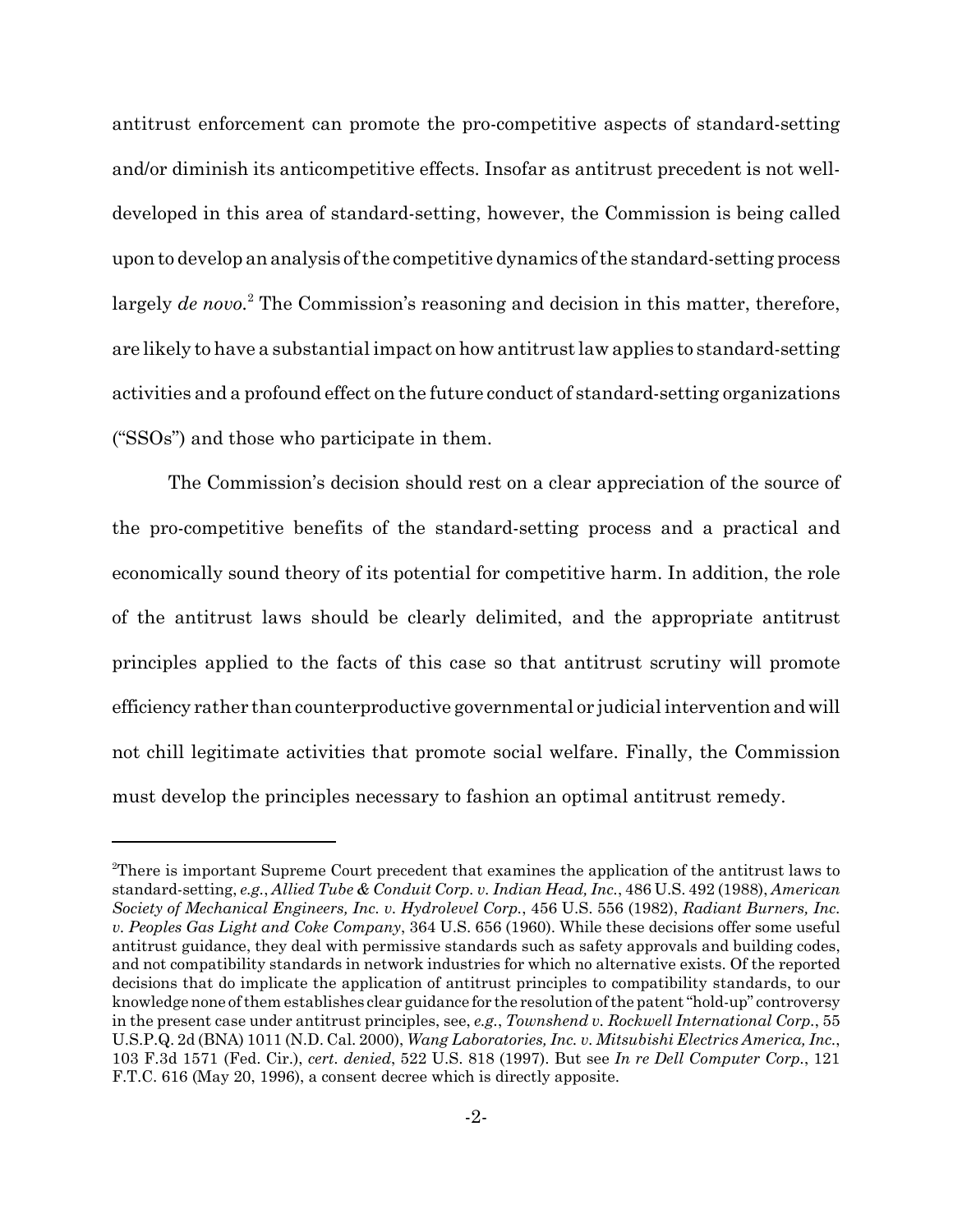#### STANDARD-SETTING REPRESENTS "COMPETITION-BY-PROXY"  $\rm A$ WITH PRO-COMPETITIVE BENEFITS.

Standard-setting in markets where compatibility requirements are high can correct for market outcomes that may be inefficient, such as the proliferation of incompatible products, components, or multiple networks. Firms engaging in consensus standard-setting in network industries are not side-stepping market competition, but shifting the focus of market competition from the size and nature of the network to the technical merits and prices of the products and components sold by individual competitors.<sup>3</sup> Competitors engaged in compatibility standard-setting do so in order to compete "in the market" rather than "for the market." The contest "for the market" in the standard-setting context is a kind of "competition-by-proxy," in which firms designate technical experts to determine the nature of the network on behalf of a market which, if left to its own devices, is likely to arrive at an inefficient outcome.

Provided it is free of distortion, bias, or manipulation by private interests (a condition which is operationally defined below), the competition-by-proxy that takes place in an SSO can enhance social welfare not only by refocusing competitive resources along traditional dimensions, but also by broadening the size and potential scope of the chosen network. SSO standards can provide an agreed-upon technical base

<sup>&</sup>lt;sup>3"</sup>Agreeing on a standard may eliminate competition between technologies, but it does not eliminate competition altogether. Instead, it channels it into different and (to economists) more conventional dimensions, such as price, service, and product features." Besen, S.M. and J. Farrell "Choosing How to Compete: Strategies and Tactics in Standardization," J.Econ.Pers., vol. 8, no. 2, (1994) 117-131. See also Katz, M.L. and C. Shapiro, "Systems Competition and Network Effects," J.Econ.Pers., vol. 8, no. 2, (1994), 93–115: "For systems that are compatible, the locus of competition shifts from the overall package (including network size) to the specific cost and performance characteristics of each component individually" [citation omitted].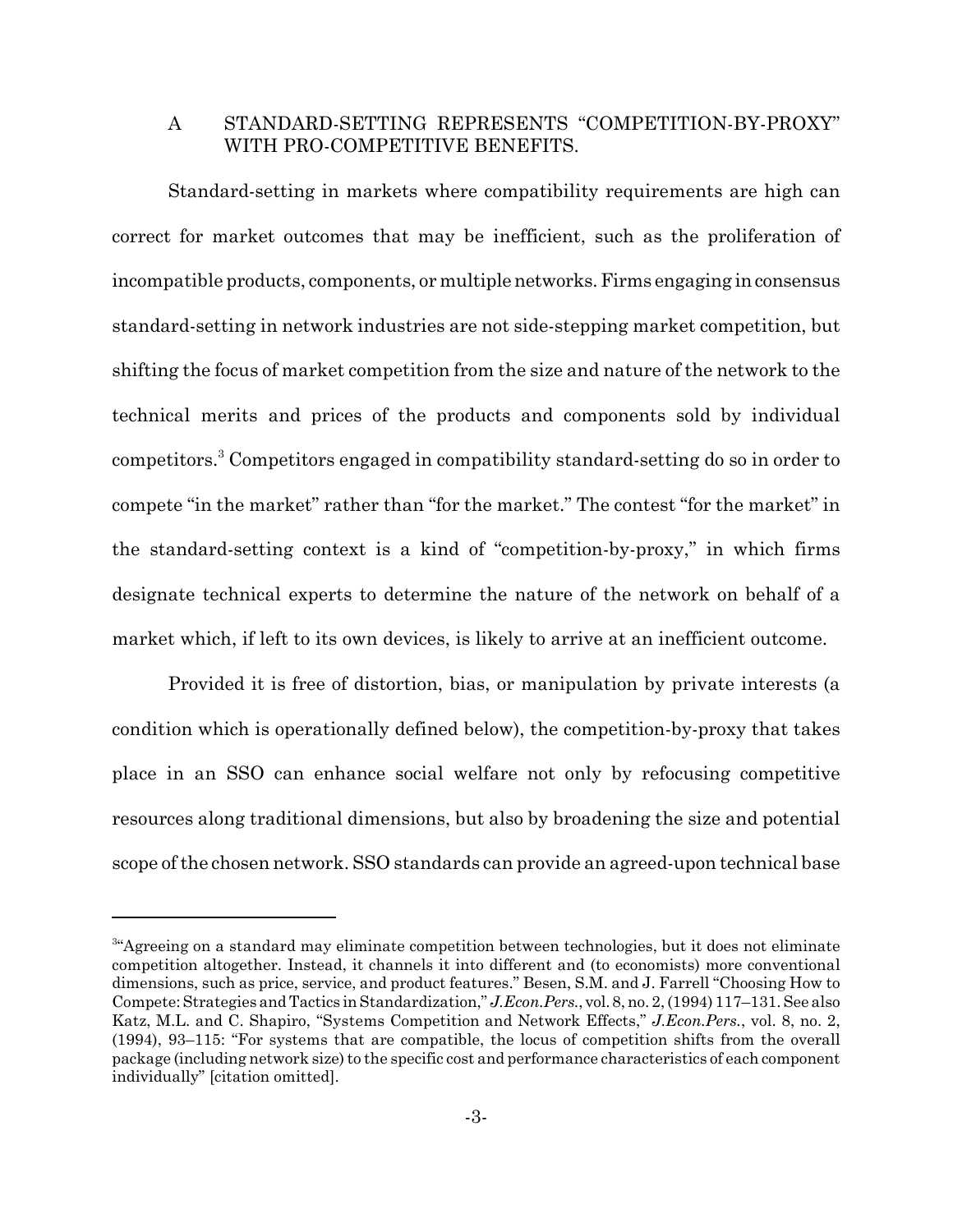on which to build new products or components and thus facilitate entry by smaller or niche competitors who may not be able to enter a market dominated by a *de facto* proprietary standard.

A standard-setting process "free of distortion, bias, or manipulation by private interests" is one in which the choice of a standard rests solely on a neutral evaluation of the costs and benefits of a proposed technical solution. While technical merit is the basic criterion on which a properly functioning SSO will base its decision, technical merit cannot be isolated from cost. In many fields such as computers and telecommunications, technical solutions are *very rarely* unique, *i.e.*, without competing alternatives available at some cost.

It follows, therefore, that decision-makers in an SSO must have adequate and reasonably complete knowledge of both the technical merits and the expected cost of the alternative solutions being considered. It is no more reasonable to expect that an SSO that lacks knowledge of the cost of the various alternatives will choose the most efficient standard than it is to expect that an SSO that lacks technical expertise will choose the most efficient standard.

ALJ McGuire clearly recognized that the merits of any given proposed standard is based on its "cost-performance" attributes, given that 275 paragraphs of the initial decision  $(F. 1128-1402)$  were devoted to findings supporting the proposition that no equal or superior alternative to Rambus' technology on a cost-performance basis would have been available to JEDEC in a "but for" world in which the SSO during the standard-setting process had been aware of Rambus' relevant patents or patent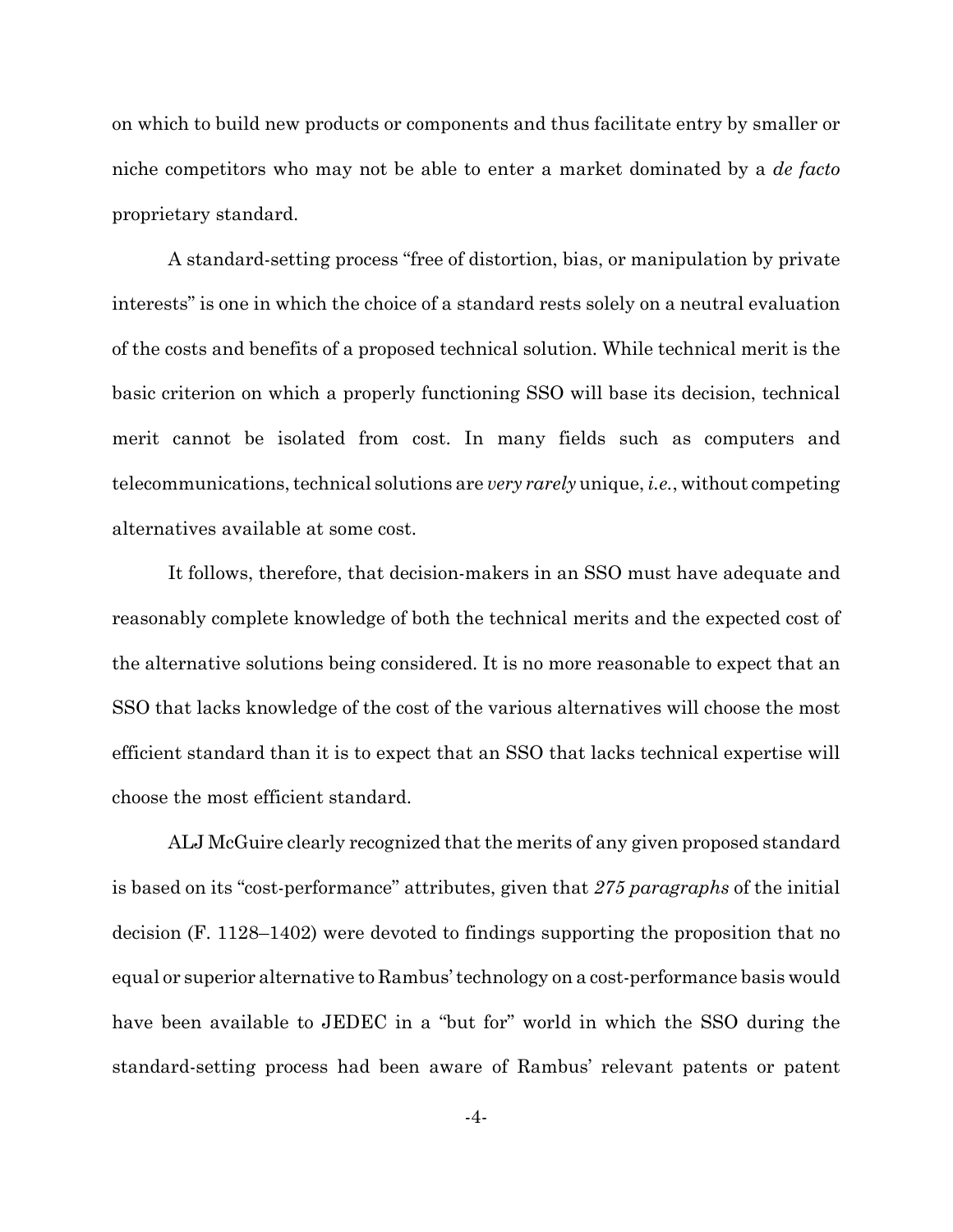applications.

The initial decision relied heavily on the outcome of ALJ McGuire's attempt to second-guess what JEDEC would have done in the hypothetical case that during its deliberations JEDEC had knowledge of Rambus' patents or patent applications, and thereby a better appreciation of the expected cost of its DRAM standards. Attempting to do so through expert testimony about the technical merits and costs of the alternative choices that JEDEC might have faced in such counter-factual circumstances, however, reveals a lack of appreciation for the level of expertise and the consensus dynamics that characterize standard-setting. Were it possible (or even conceivable) that an individual decision-maker such as an ALJ at the FTC could hear testimony from a handful of hired experts and arrive at a decision equivalent to the result of an unbiased formal standard-setting process within an SSO, the numerous industry experts who participate in SSOs, the consensus building in which they engage, and, indeed, SSOs themselves, would be totally superfluous.

The invalidity of the ALJ's approach is discussed in connection with the application of antitrust principles, *infra*, but two points are relevant here. First, standard-setting involves an exceedingly complex process of consensus building that cannot be duplicated by an ALJ or anyone else acting without the benefit of input from representatives from a broad cross-section of interrelated industries. To be sure, whether there existed *plausible* alternatives at the time the JEDEC standard was adopted is one of the conditions necessary to support a finding that Rambus' conduct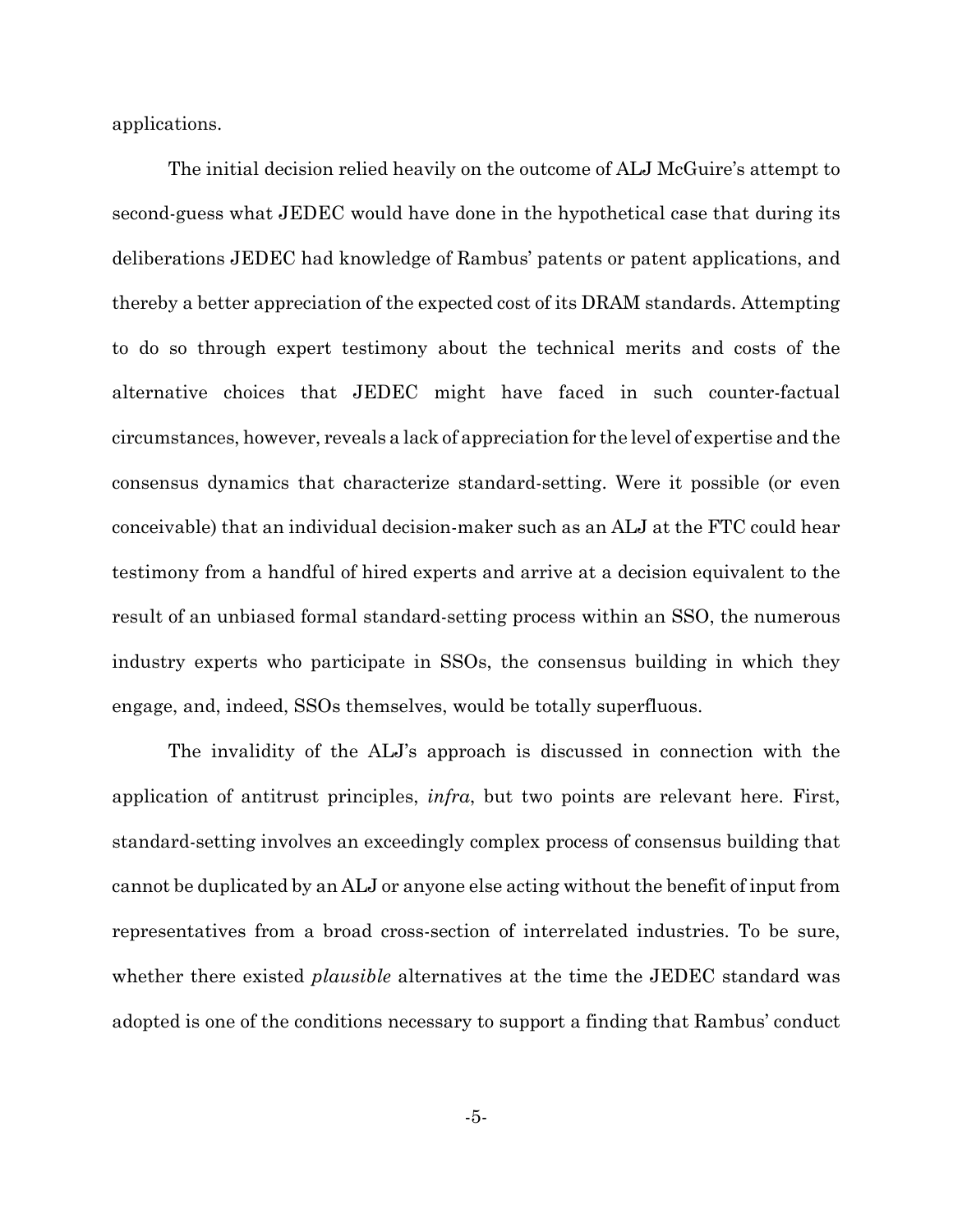was anticompetitive.<sup>4</sup> But the ALJ went far beyond determining that such plausible alternatives existed by concluding that none of these alternatives would have in fact been chosen in a "but for" world in which JEDEC was fully informed of Rambus' proprietary interests in the standard and the royalties it intended to charge.

The second key point is that when an SSO lacks material information, it cannot properly discharge its pro-competitive competition-by-proxy function of choosing an appropriate standard on a cost-performance basis.

### $\mathbf{B}$ WHEN INTELLECTUAL PROPERTY IS INCORPORATED INTO A STANDARD, ITS VALUE MAY BE ENHANCED, AND SUCH ENHANCEMENT MAY BE EITHER PRO-COMPETITIVE OR ANTICOMPETITIVE.

Standard-setting by its nature is exclusionary, in the sense that alternatives not chosen as standards may often suffer a competitive disadvantage. When standards are permissive, alternatives to components that fail to achieve approval continue to be available, or the non-standard item may still be marketed for other uses. On the other hand, when effectively mandatory standards are developed to satisfy compatibility requirements, producers and purchasers usually have no other alternative because of the limited utility of substitutes.

Switching from an improvidently determined compatibility standard to an alternative standard will usually entail substantial costs. Switching costs include the

<sup>&</sup>lt;sup>4</sup>See *infra*,  $\S$ IV.A., for a discussion of the condition that at least one plausible alternative must be available to the SSO in order for standardization to enhance the economic value of a patent. Apparently, the ALJ concluded that not one but several plausible alternatives would have been considered by JEDEC in a hypothetical "but for" world.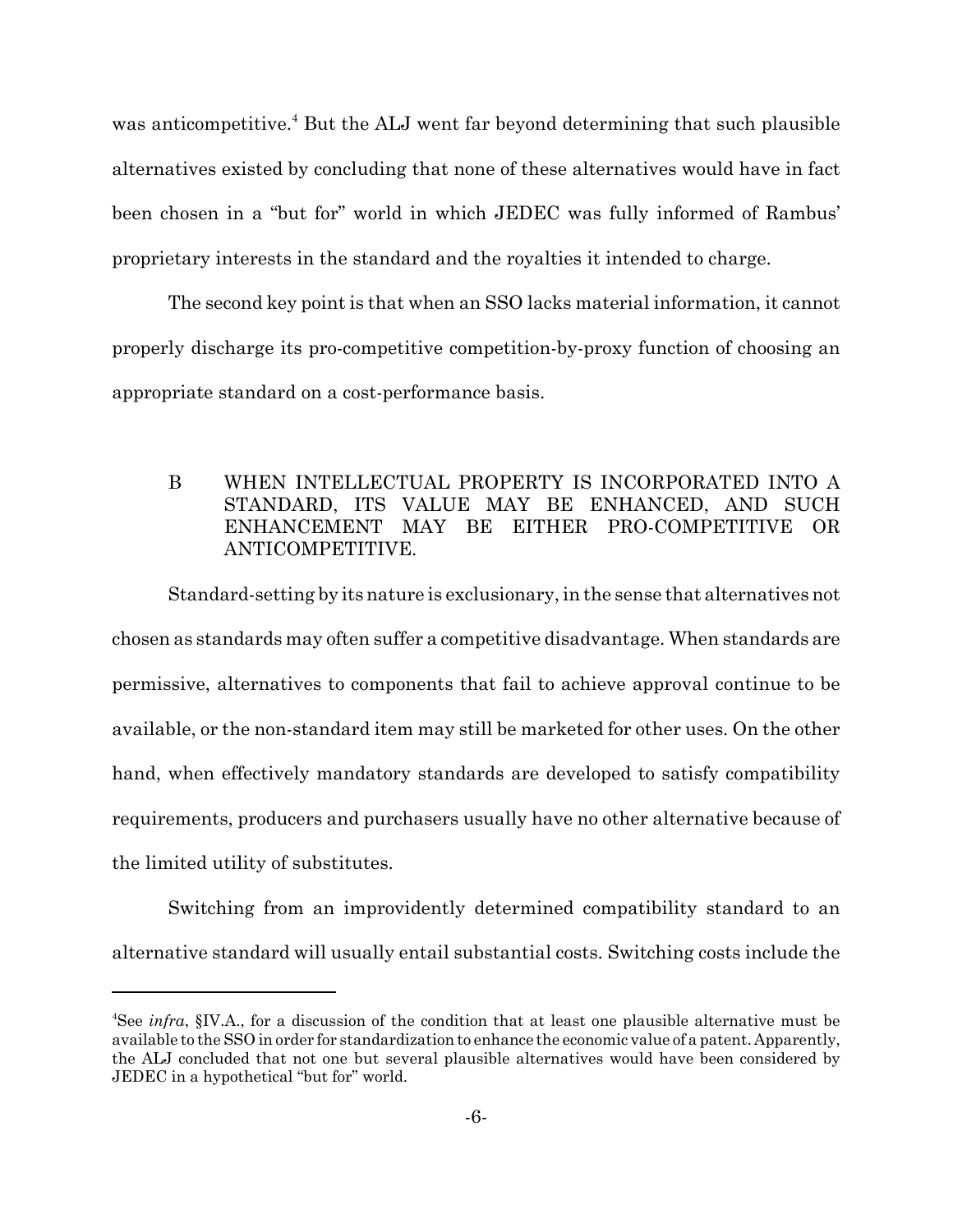cost of re-standardization, the cost of incompatibility with an installed base, and the forfeiture of sunk costs invested by firms tooling-up to comply with the chosen standard. These costs are additive, and can easily make modification of a compatibility standard economically infeasible. This tends to entrench agreed-upon compatibility standards and lock-in its exclusionary effect.

Another source of exclusion due to compatibility standardization is the expectation it creates in the market. When the characteristics of a network are standardized, markets will expect future products and systems to comply with the network design. Such "path-dependency" can perpetuate exclusion, further entrench an existing network, and pose a substantial barrier to alternatives that may even be superior on a cost-performance basis.

When proprietary intellectual property ("IP") such as a patent is incorporated into a compatibility standard, switching costs and path-dependency serve to confer additional economic value in excess of the value of the invention embodied in the patent. That is, the expost value of a patent (after adoption of an effectively mandatory standard requiring its use) will exceed its value ex ante (before adoption of the effectively mandatory standard), and sometimes by a wide margin. Standardization may therefore confer value on an invention that a patent alone cannot. Where the patent involved is essential for practicing the standard, high switching costs and entrenched market expectations can invest the owner of the patent with market power attributable solely to the fact of the patent's standardization. Market power so acquired may or may not be legitimate, depending on the circumstances.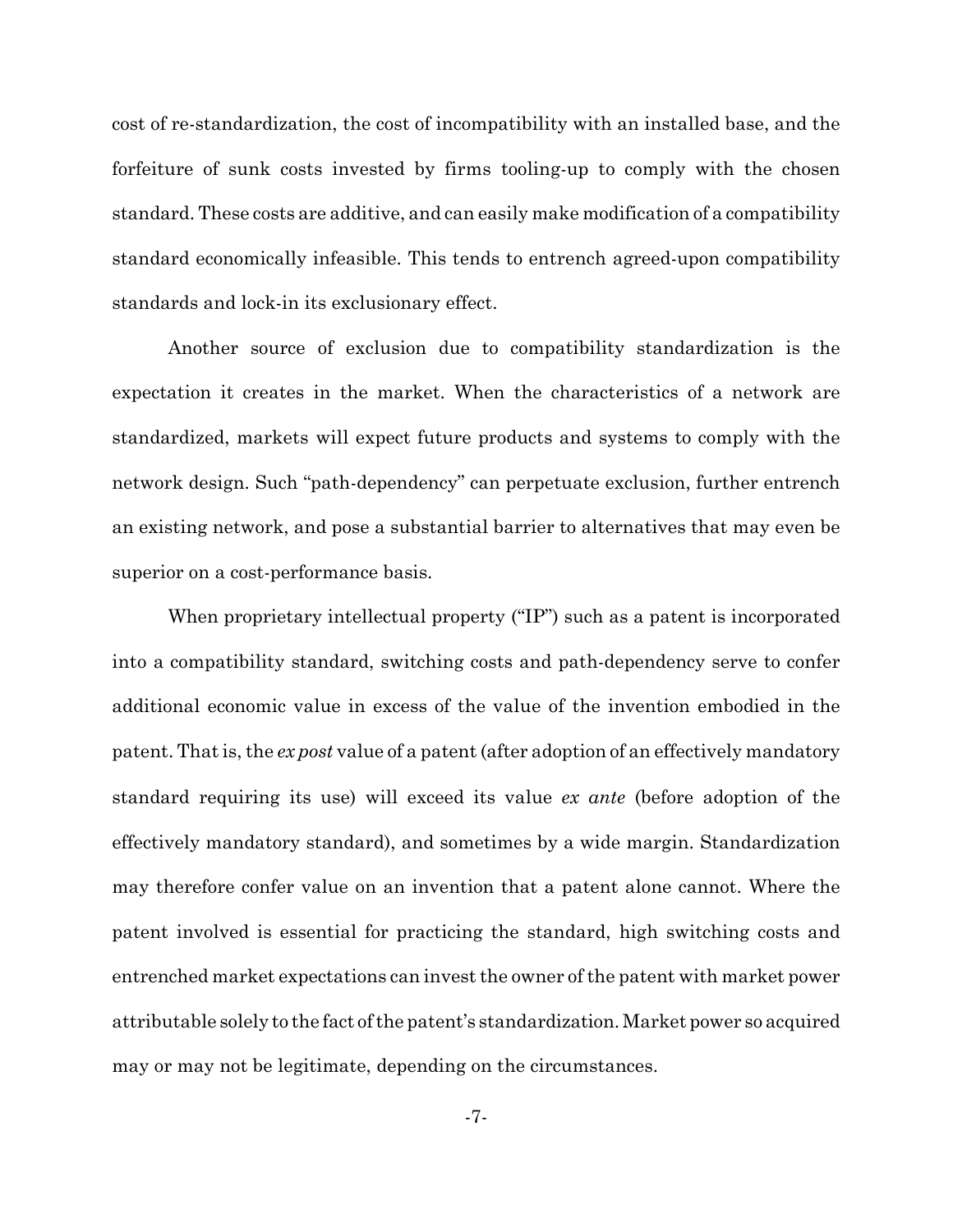$\mathbf{1}$ MARKET POWER RESULTING FROM STANDARDIZING PATENTED TECHNOLOGY MAY BE PRO-COMPETITIVE PROVIDED IT IS ECONOMICALLY JUSTIFIED AND RESULTS FROM INFORMED STANDARD-SETTING GOVERNED BY SUITABLE PRO-COMPETITIVE PROCEDURES.

Provided that an SSO is adequately informed of the expected costs and technical benefits of the alternatives under consideration, and its procedures are governed by "safeguards sufficient to prevent the standard-setting process from being biased by members with economic interests in restraining competition,"<sup>5</sup> the SSO may choose to adopt a standard that implicates a patent or other proprietary IP.

In general, there are three reasons that might justify the adoption by an SSO of a standard that includes patented technology.<sup>6</sup> First, the patented technology may offer an advance over available alternatives in the form of cost savings in the implementation of the standard. Second, the patented technology may offer a technical advantage that imparts enhanced features or quality to standard-compliant products. Third, the patented technology may represent a substantial technical advance over available alternatives, and would become the *de facto* standard even in the absence of *de jure* standardization.

These categories are analytically convenient for several purposes, one of which is determining the legitimacy (*i.e.*, pro-competitiveness) of standardizing patented technology. Unless one of the foregoing justifications can be identified, it is unlikely

 $5$ Allied Tube & Conduit Corp. v. Indian Head, Inc., 486 U.S. 492, 509 (1988).

<sup>&</sup>quot;See Patterson, Mark R., "Inventions, Industry Standards, and Intellectual Property," Berkeley Tech.L.J., vol. 17 (2002), 1043-1082.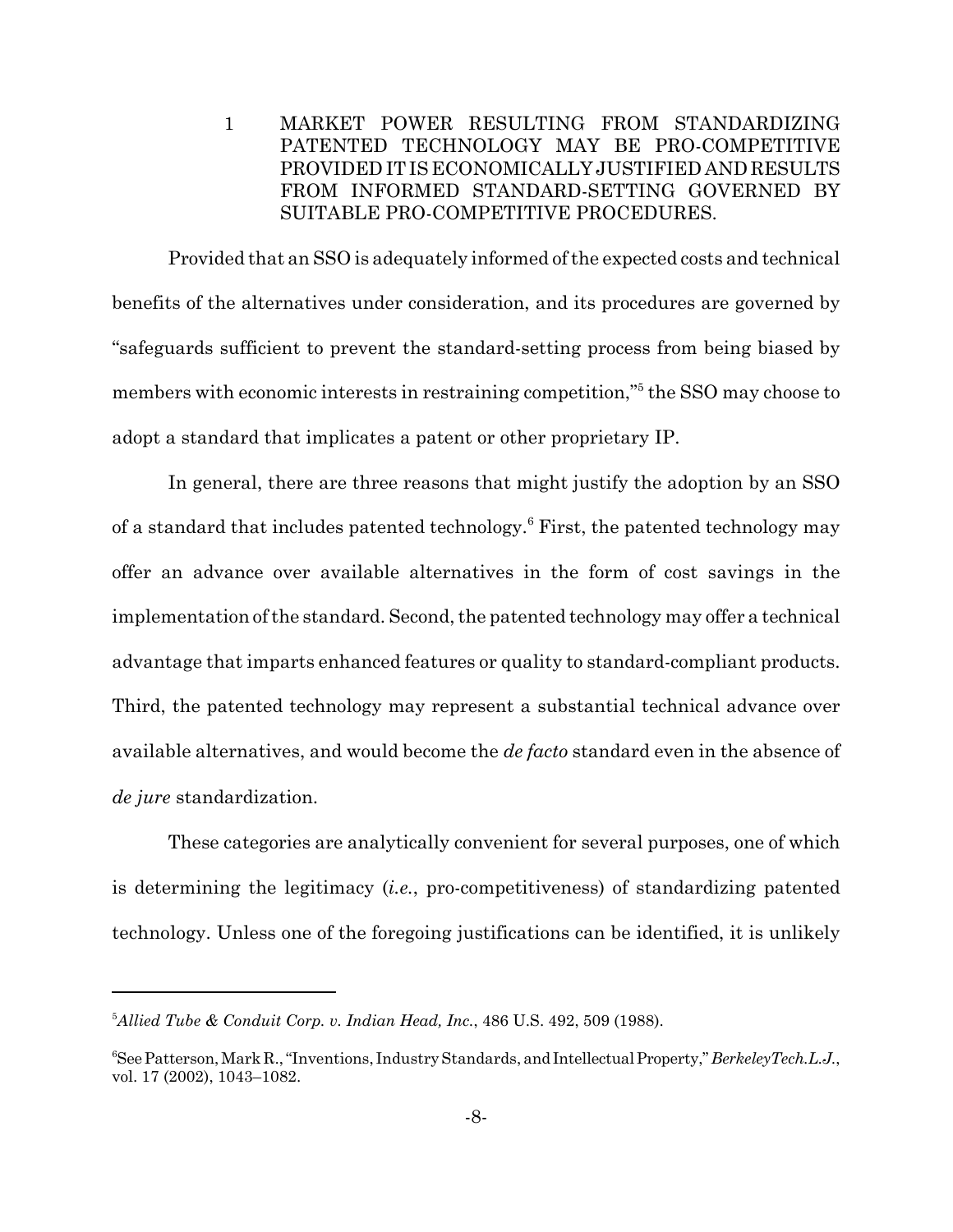that the standard-setting process has served a pro-competitive function, or that any resulting ex post market power has been legitimately acquired.

While at least one such justification is necessary to conclude that a compatibility standard incorporating patented technology is not anticompetitive, it is not sufficient. The standard must also have been adopted by the SSO with adequate foreknowledge of the patent and with reasonable expectations of the patentee's license terms ex post. This, in turn, depends on the presence of sufficient safeguards to avoid capture by private economic interests. Thus, the SSO must not only be aware of the potential for enhanced *ex post* market value of the patent, but it must also take adequate steps to constrain it. Were it otherwise, there would be no reliable basis on which to distinguish a legitimate efficiency justification from a sham intended to disguise an anticompetitive result.

#### $\overline{2}$ EX POST MARKET POWER THAT RESULTS FROM UNDER-INFORMED STANDARD-SETTING OR STANDARD-SETTING **INSUFFICIENTLY** CONSTRAINED **BY SUITABLE** PROCEDURES IS ANTICOMPETITIVE.

The foregoing suggests that ex post market power attributable to standardization may nonetheless be pro-competitive provided it is supported by an efficiency justification and is the product of an adequately informed SSO operating under procedural safeguards sufficient to constrain such market power. On the other hand, where ex post market power attributable to the standardization of patented technology results from *under-informed* decision-making, or from a process that has been undermined by private interests, the standard-setting cannot be considered pro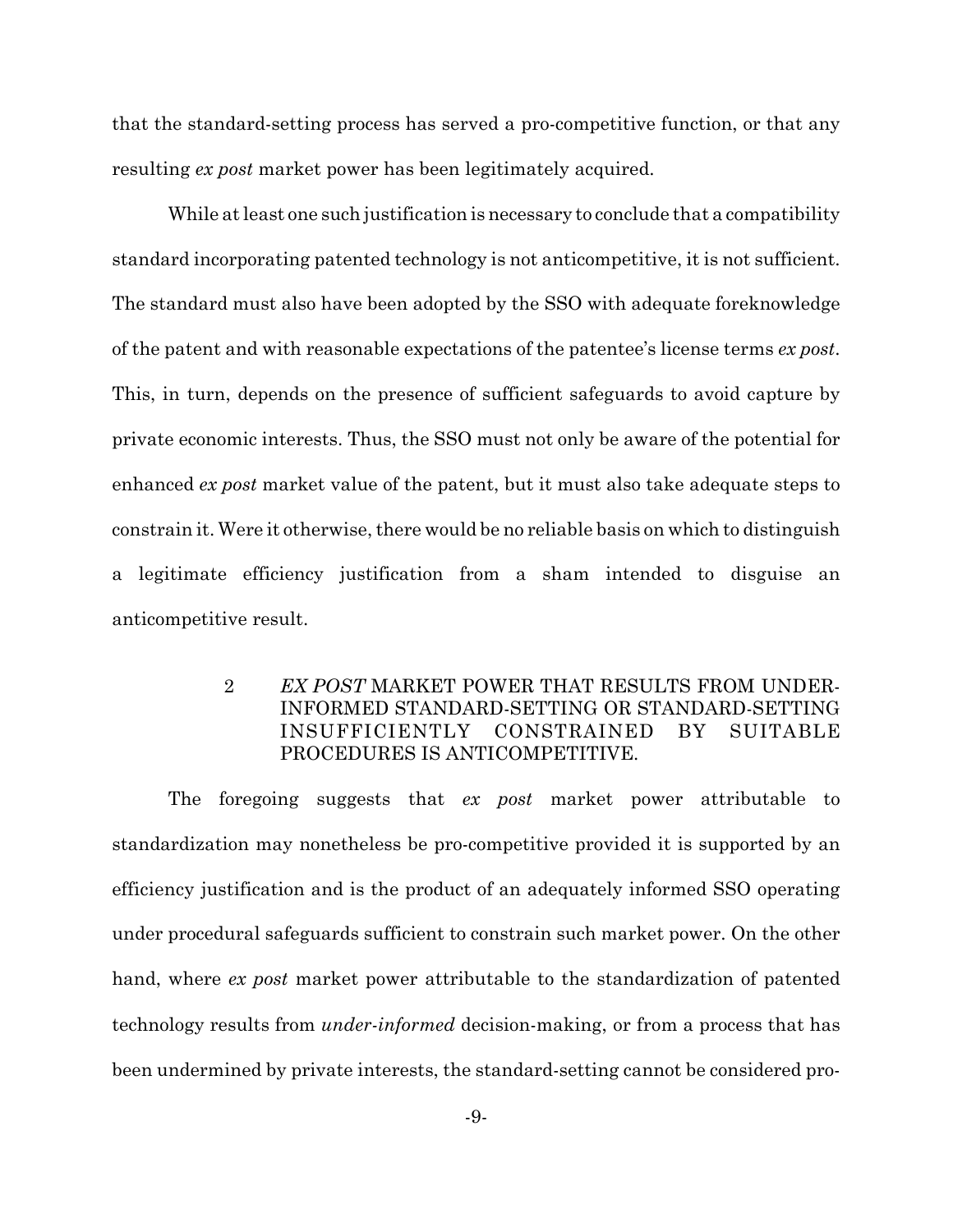competitive nor the market power legitimately acquired.

With respect to permissive standard-setting, existing antitrust precedent establishes that avoiding such an anticompetitive outcome may be the responsibility of those participating in the SSO [e.g., Allied Tube & Conduit Corp. v. Indian Head, Inc., 486 U.S. 492 (1988)], the SSO itself [e.g., American Society of Mechanical *Engineers, Inc. v. Hydrolevel Corp., 456 U.S. 556 (1982)*, or both [e.g., Radiant Burners, Inc. v. Peoples Gas Light and Coke Company, 364 U.S. 656 (1960)].

 $\mathbf C$ PRO-COMPETITIVE STANDARD-SETTING **REQUIRES** AN **INFORMED COST-PERFORMANCE EVALUATION OF AVAILABLE** TECHNICAL SOLUTIONS, INCLUDING COSTS RELATED TO IP LICENSING.

The upshot of the discussion above is that pro-competitive standard-setting requires that the SSO is not only aware of the fact of the patent but also of the economic consequences of adopting a standard that necessarily infringes proprietary rights. The manner and terms under which the patented technology will be licensed are facts essential to the cost-performance calculus that forms the basis of the SSO's function.

A recent study by Professor Mark Lemley of 43 SSOs in the computer and telecommunications industries reveals an extremely wide variation in the policies of  $SSOs$  with respect to intellectual property.<sup>7</sup> Four of the 43 have no written policy at all.

<sup>&</sup>lt;sup>7</sup>Lemley, Mark A., "Intellectual Property Rights and Standard-Setting Organizations," Cal.L.Rev., vol. 90 (2002), 1889-1973. See also Testimony of Mark A. Lemley, Department of Justice Antitrust Division and Federal Trade Commission, Hearings on Competition and Intellectual Property Law and Policy in the Knowledge Based Economy, Standard Setting, April 18, 2002, at 21-24.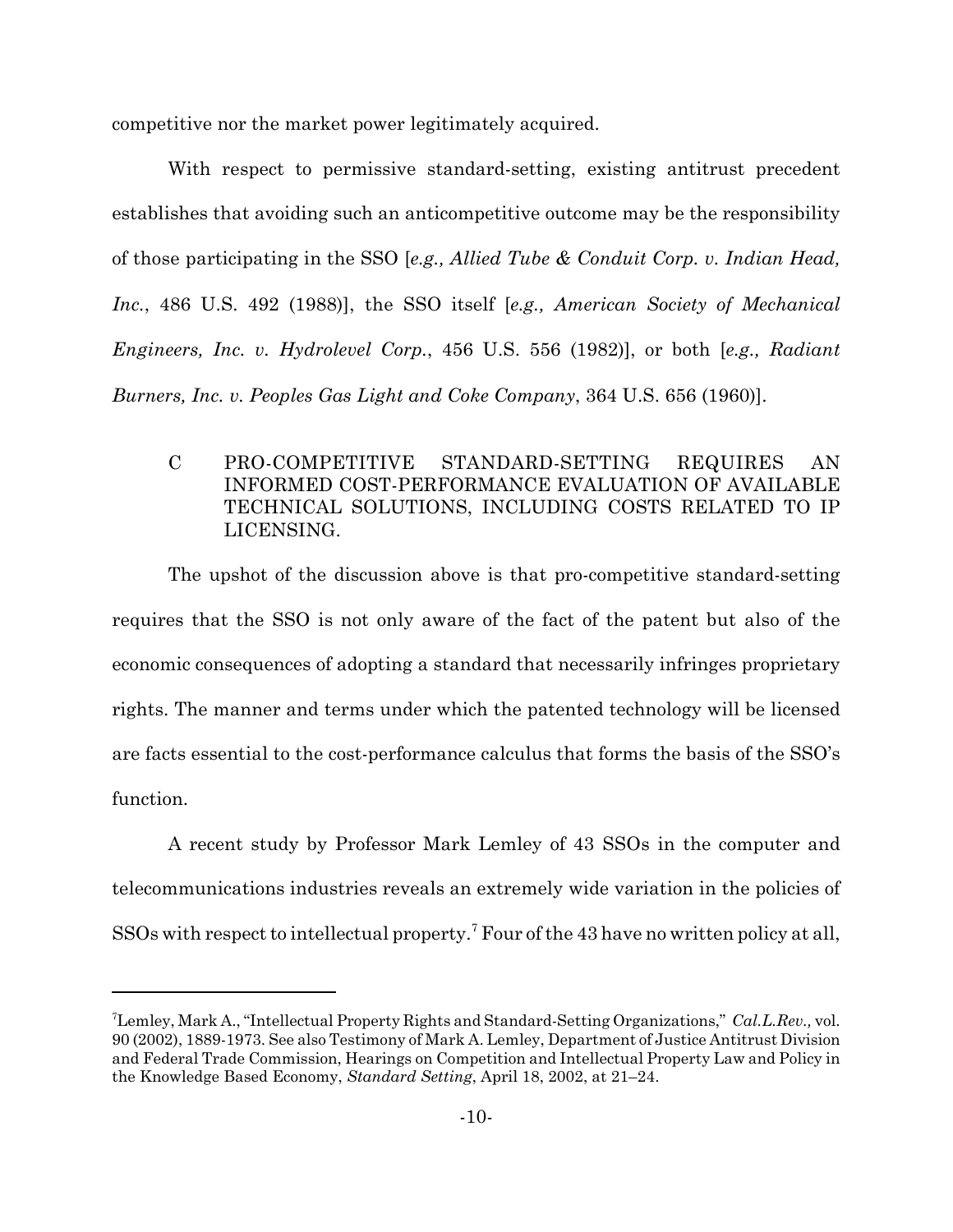two have a statement on their websites but no formal policy, and one is in the process of developing a formal policy. Of the remaining 36 SSOs with written policies, 24 of them require disclosure of intellectual property, and others require a commitment to royalty-free licensing irrespective of disclosure. Many disclosure rules cover only patents and not other IP. Only four SSOs impose on their members any duty to search the company's own files. Many of the SSOs with written IP policies require some form of ex ante licensing, most commonly a pre-commitment to license on reasonable and non-discriminatory ("RAND") terms, although very few promulgated any definition of a "reasonable" royalty. Nearly all SSOs permit private ownership of IP rights embodied in a standard, although most discourage it, and two SSOs flatly prohibit it.

Among those SSOs with written IP policies, however, the details vary even further. Disclosure may apply to issued patents, or to patents applied for, or to appliedfor patents that have been published. The duty may attach to IP of which the SSO participant is personally aware, or to the participant's firm, or only to participants that propose the standard in question. The timing of disclosure or licensing precommitments can range from the earliest practicable time to after the proposed standard has been well-developed and the SSO is close to a decision.

To the extent that the Lemley study reveals the various degrees to which an SSO considers the incorporation of IP into its standards to be a risk, imposing a unified approach on all SSOs may be misguided. To the extent that this variation reflects the relative lack of development of the governing legal principles that support a particular IP policy, a coherent application of antitrust principles in this case is likely to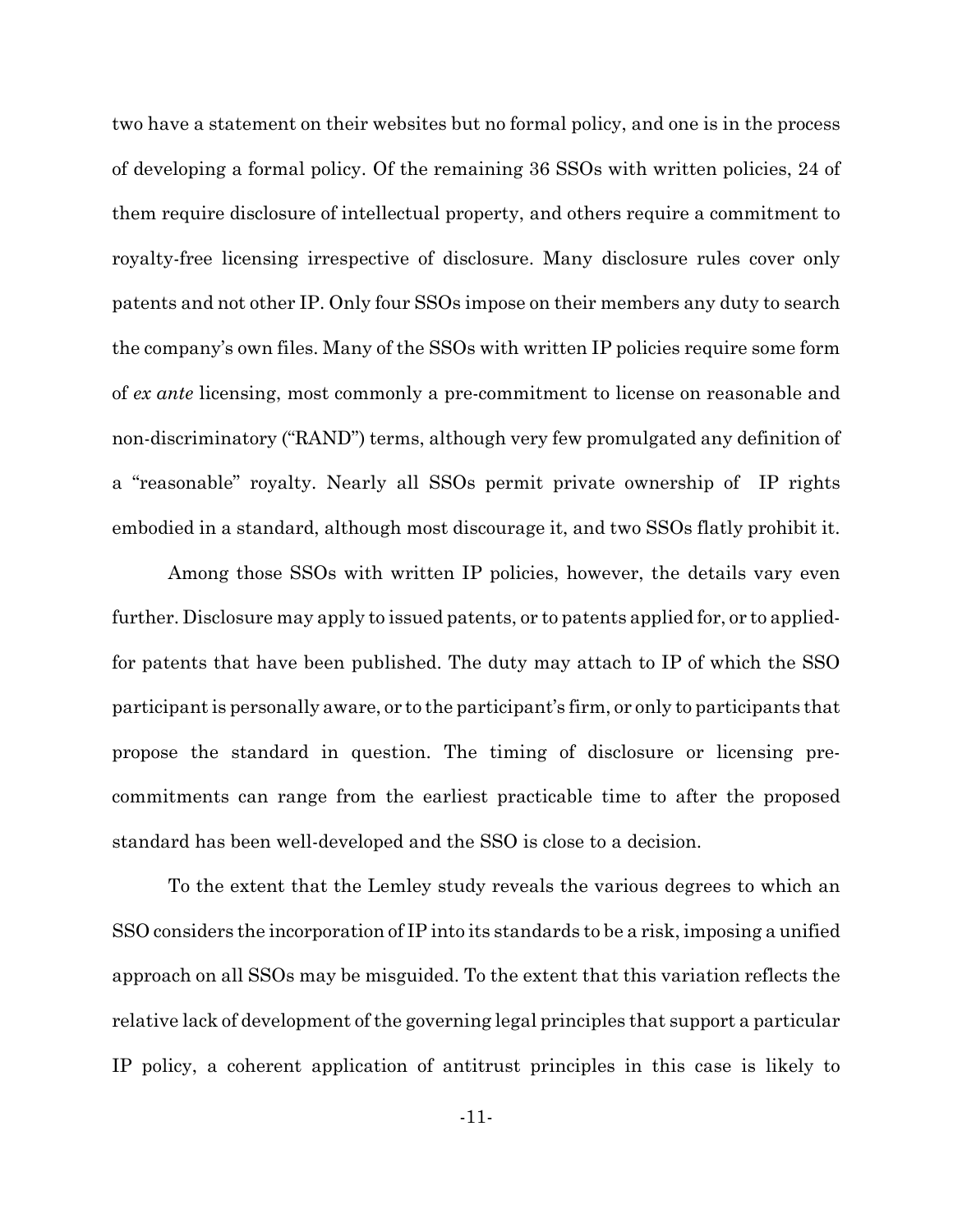encourage SSOs to develop policies that strengthen ex ante duties of disclosure and licensing pre-commitments.

#### $\overline{II}$ THE ROLE FOR ANTITRUST LAW

As a threshold matter, it bears mention that the applicability of antitrust law to the activities of SSOs is not universally accepted. By the reckoning of at least one well-recognized scholar, the variation in the rules of SSOs as they relate to IP suggests that antitrust law is not likely to be effective in promoting pro-competitive outcomes.<sup>8</sup> Indeed, Professor Teece, in whom ALJ McGuire in his initial decision placed great confidence  $(F. 1404-1410)$  and on the testimony of whom rests several of the ALJ's key findings (see, in particular, F. 1435-1456), appears to favor the elimination of antitrust scrutiny of standard-setting activities altogether.

But, this skepticism is a minority view, and most legal and economic scholars recognize that the application of antitrust principles to the activities of SSOs can promote their pro-competitive mission.<sup>10</sup> Of particular importance in the present

 $\frac{84}{11}$  it's not a one size fits all world, then what do we do about antitrust? The answer is probably little." Testimony of David Teece, Department of Justice Antitrust Division and Federal Trade Commission, Hearings on Competition and Intellectual Property Law and Policy in the Knowledge Based Economy, *Standard Setting, April 18, 2002, at 68–69.* 

<sup>&</sup>lt;sup>9</sup>"The question though for this group is is there antitrust-is there a role for antitrust here. And I really have to scratch my head hard to find a role for antitrust. \*\*\* I mean I think that standards organizations need to think these issues through from the perspective of how can I get good quality standards in place in the market place quickly. And that is tricky. But, you know, layering antitrust on top of this, there aren't clear answers I think from an antitrust point of view. And therefore if you lay it on you create additional uncertainties which in fact come back to bite you \*\*\*." Id. at  $165-166$ .

 $^{10}$ See, Testimony of Timothy J. Muris, Before the Subcommittee on Commerce, Trade and Consumer Protection of the House Energy and Commerce Committee (Nov. 7, 2001), available at www.ftc.gov/os/2001/11/muris011107.htm, and Carrier, Michael A., "Why Antitrust Should Defer to the (continued...)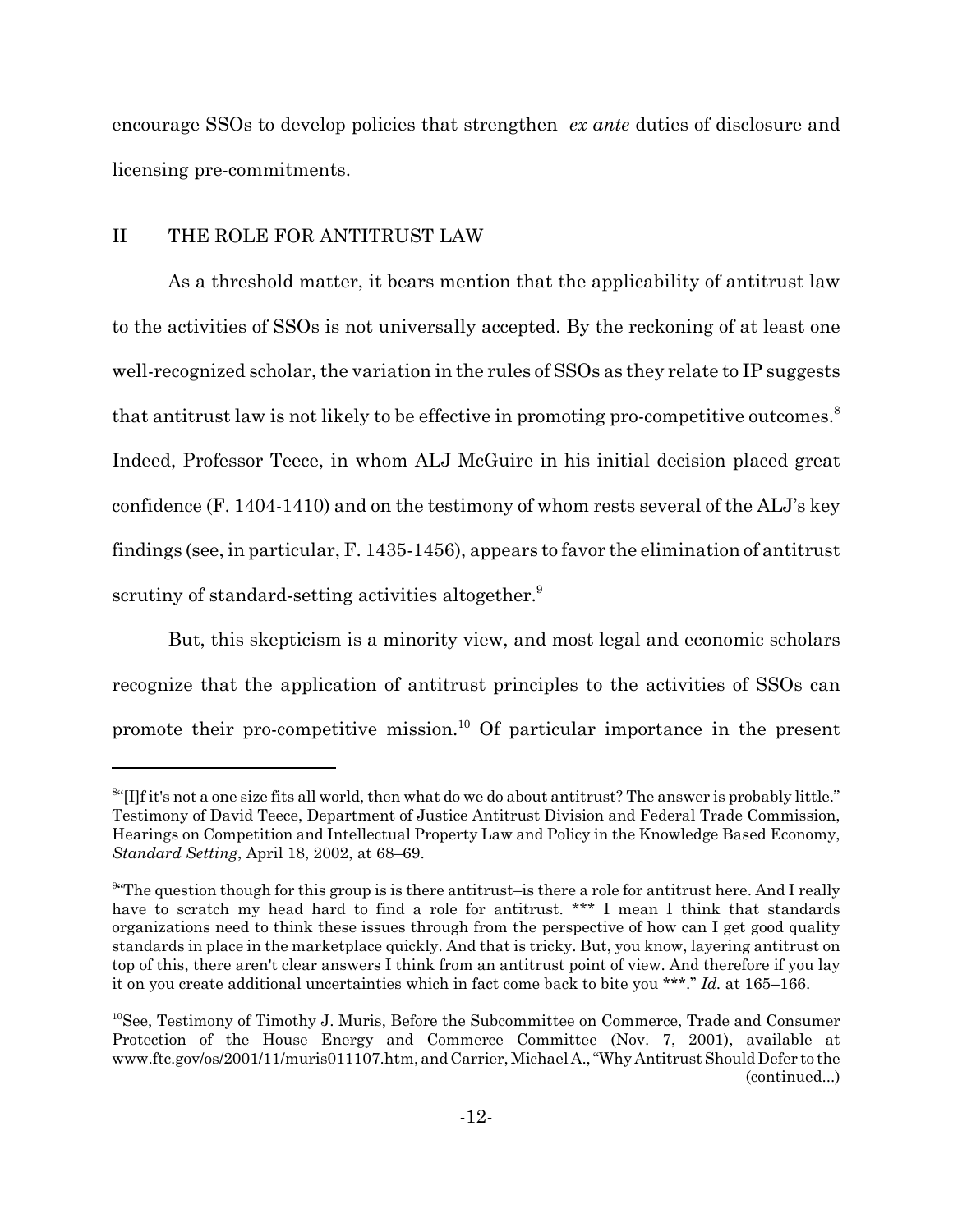context is the role of antitrust law in constraining market power attributable to standardization as opposed to the technical contribution of the IP, in deterring the opportunistic exploitation of standard-setting, and in clarifying and encouraging the ex ante exchange of licensing terms and conditions.

The key goal of antitrust law as it relates to standard-setting involving IP is to counteract the incentive of parties to acquire market power through standardization. Antitrust law can deter owners of IP involved in standard-setting from inappropriate rent-seeking and opportunistic non-disclosure by limiting their prospective returns to the actual economic contribution of the technology. Where parties believe that antitrust courts will be hostile to ex post market power acquired through underinformed standard-setting or the manipulation of the process, they will be less likely to expend resources gaming the system or attempting to win a standards contest involving undisclosed IP.

Antitrust law can also help encourage the ex ante sharing of information about proposed license terms.<sup>11</sup> When antitrust courts are inclined to accept ex post market

 $10$ (...continued)

Intellectual Property Rules of Standard-Setting Organizations: A Commentary on Teece and Sherry", *Minn.L.Rev.* 2019, 2026-31 (2003) (highlighting the "excess baggage" that Teece and Sherry impose on Antitrust.)

 $11$ Unfortunately, the perception among many SSO participants is that *ex ante* licensing negotiations intensify rather than attenuate the risk of antitrust liability, so that antitrust concerns contribute to opportunistic behavior in the context of standard-setting rather than discourage it. See To Promote Innovation: The Proper Balance of Competition and Patent Law and Policy, Report by the Federal Trade Commission (October, 2003) ("FTC Report"), Chapter 3, at 3: "Firms in the computer hardware and software industries indicated that antitrust concerns may be inhibiting joint discussions of licensing terms during the standard-setting process. They noted that antitrust has traditionally been suspicious of joint discussions of licensing terms arising prior to the adoption of a standard. Some panelists suggested, however, that such conduct is necessary for the efficient establishment of new standards (continued...)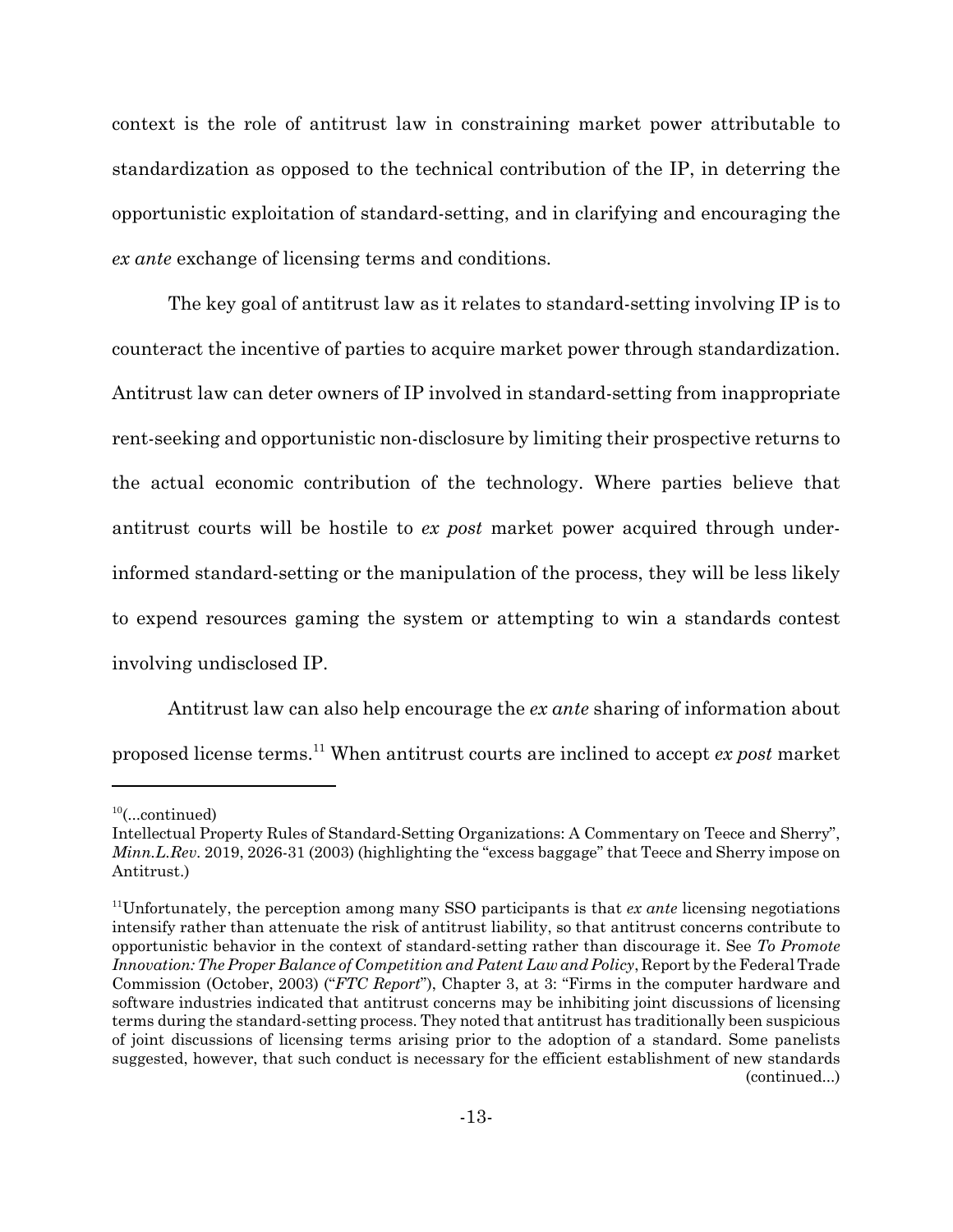power as legitimate when licensing terms have been fully disclosed *ex ante*, parties will be encouraged to make their expectations for licensing known. Such pre-disclosed licensing terms should also be more likely to be accepted as satisfying RAND terms.

Finally, it is worth reiterating that SSOs do not always have strong incentives to prevent the symmetric ex post "cost shock" caused by surreptitiously incorporated IP. Antitrust law works to the benefit of the ultimate consumer when cost shocks that do not disadvantage any particular competitor will simply be passed through by intermediate suppliers.

#### **TIT** THE SCOPE OF SECTION 2 OF THE SHERMAN ACT AND SECTION 5 OF THE FTC ACT RELATED TO UNILATERAL CONDUCT IN STANDARD-SETTING.

The elements of the offenses of monopolization and attempted monopolization under Section 2 of the Sherman Act, 15 U.S.C. §2, are well known, and need not be repeated here. The offense of engaging in an "unfair method of competition" or "deceptive acts or practices" as defined by Section 5 of the Federal Trade Commission Act, 15 U.S.C. §45, are somewhat broader.

The Supreme Court made this point forcefully in F.T.C. v. Sperry and

*Hutchinson Co.*, 405 U.S. 233 (1972), when it stated:

First, does \$5 empower the Commission to define and proscribe an unfair competitive practice, even though the practice does not infringe either the letter or the spirit of the antitrust laws? Second does §5 empower the Commission to proscribe practices as unfair or deceptive in their effect upon

 $11$ (...continued)

because some companies are using patents strategically."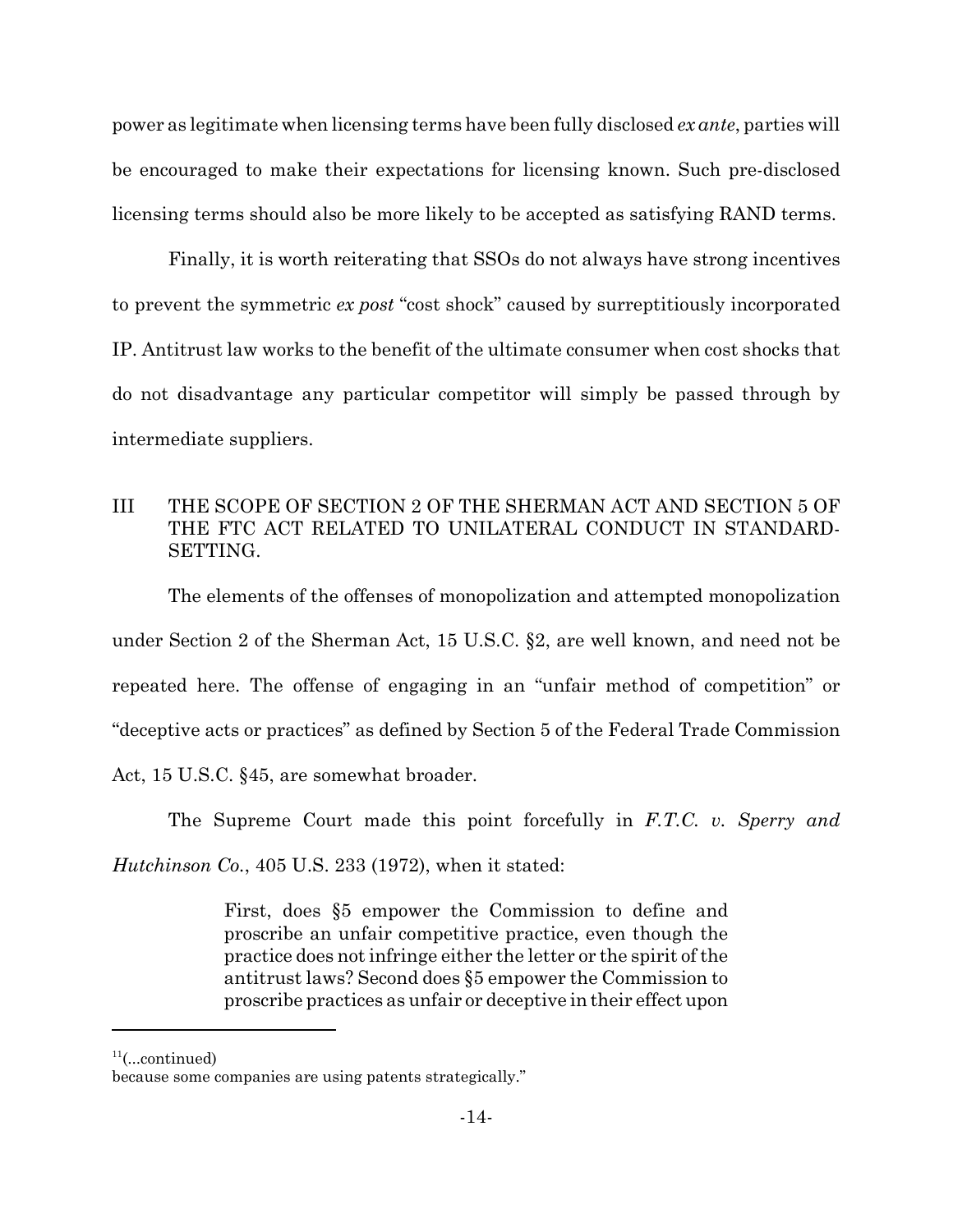consumers regardless of their nature or quality as competitive practices or their effect on competition? We think the statute, its legislative history, and prior cases compel an affirmative answer to both questions.

405 U.S. at 239. Based on its prior cases, the Court concluded that "unfair competitive" practices [are] not limited to those likely to have anticompetitive consequences after the manner of the antitrust laws; nor [are] unfair practices in commerce confined to purely competitive behavior." Id., at 244.

Noting that the "Commission does not arrogate excessive power to itself if, in measuring a practice against the elusive, but congressionally mandated standard of fairness, it, like a court of equity, considers public values beyond simply those enshrined in the letter or encompassed in the spirit of the antitrust laws," the Court cited with approval the Commission's own statement of the factors it considered in determining whether a practice not in violation of the antitrust laws nor deceptive is nonetheless unfair. $^{12}$ 

Similarly, in F.T.C. v. Texaco, Inc., 393 U.S. 223, 225 (1968), the Court held that "Congress enacted §5 of the Federal Trade Commission Act to combat in their *incipiency* trade practices that exhibit a *strong potential* for stifling competition. In large measure the task of defining 'unfair methods of competition' was left to the

 $12^{42}$  (1) [W] hether the practice, without necessarily having been previously considered unlawful, offends public policy as it has been established by statutes, the common law, or otherwise–whether, in other words, it is within at least the penumbra of some common-law, statutory, or other established concept of unfairness; (2) whether it is immoral, unethical, oppressive, or unscrupulous; (3) whether it causes substantial injury to consumers (or competitors or other businessmen)." Trade Regulation Rule on Unfair or Deceptive Advertising and Labeling of Cigarettes in Relation to the Health Hazards of Smoking, 29 Fed.Reg. 8324 (FTC 1964), *withdrawn*, 30 Fed.Reg. 9485 (FTC 1965), superceded by the Federal Cigarette Labeling and Advertising Act of 1965, 15 U.S.C. §§1331-1340 (2000).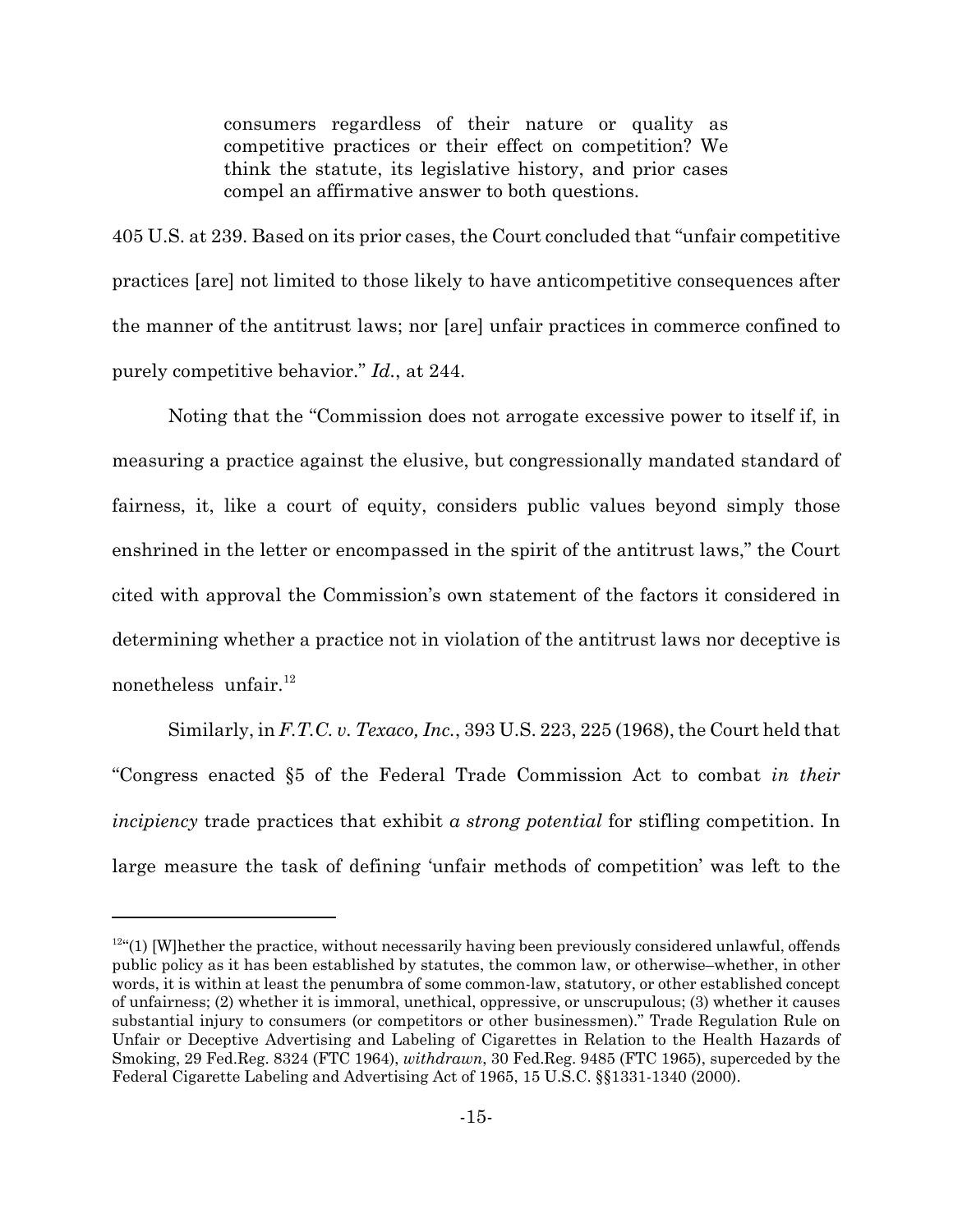Commission" [emphasis added]. The Court noted that "[w]hile the ultimate responsibility for the construction of this statute rests with the courts, we have held on many occasions that the determinations of the Commission, an expert body charged with the practical application of the statute, are entitled to great weight." 393 U.S., at 226 [citations omitted].

In 1980, a Commission Statement of Policy on the Scope of Consumer Unfairness Jurisdiction<sup>13</sup> specified three elements that constitute an unfair act or practice: (1) the injury must be substantial, (2) the injury must not be outweighed by any offerting consumer or competitive benefits that the sales practice also produces, and (3) the injury must be one which consumers could not reasonably have avoided. In the 1983 Hearings on Standards and Certification, the Commission took the position that the misuse of standard-setting could be challenged under the unfairness protocol.<sup>14</sup>

The FTC Act Amendments of 1994<sup>15</sup> codified the *Unfairness Protocol*, defining an unfair act or practice as one that "causes or is likely to cause substantial injury to consumers which is not reasonably avoidable by consumers themselves and not

<sup>&</sup>lt;sup>13</sup>Attached to Commission letter to Senators Ford and Danforth (Dec. 17, 1980) reprinted in H. Rep. No. 98-156, at 33 (1983) ("Unfairness Protocol").

<sup>&</sup>lt;sup>14</sup>See Statement of Timothy J. Muris, Director, Bureau of Consumer Protection, Accompanying the Final Staff Report on the Standards and Certification Rule (April 1, 1983), at 9: ([S]tandard setting can be misused to exclude competitors unreasonably, injuring consumers. The Commission can pursue anticompetitive restraints as unfair methods of competition, using a rule of reason approach, or as unfair acts or practices under the Commission's unfairness protocol, in each case weighing the benefits and costs of the challenged activity."

<sup>&</sup>lt;sup>15</sup> Pub. L. No. 103-312, 108 Stat 1691, 1695, codified at 15 U.S.C. §§41-57c (2000).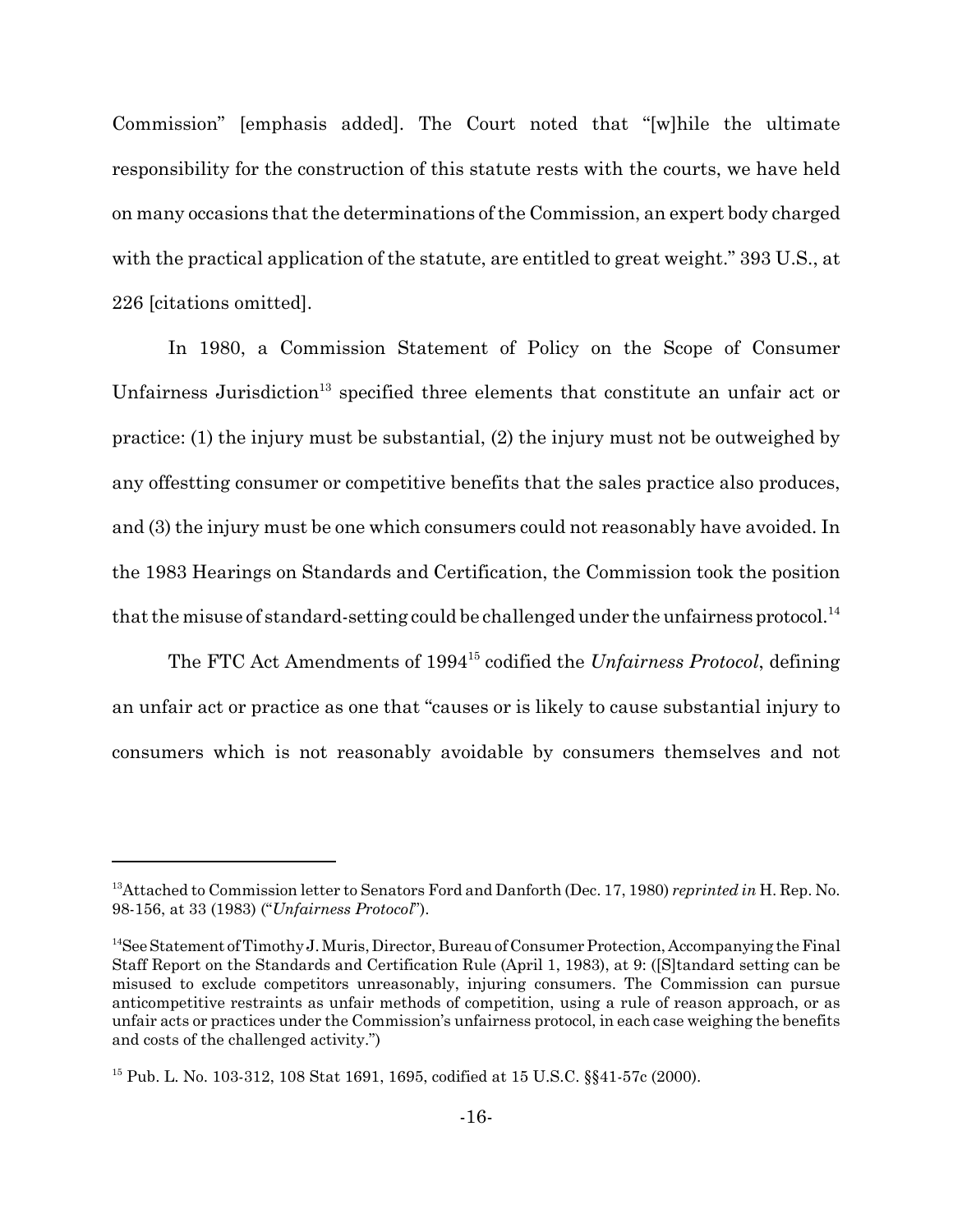outweighed by countervailing benefits to consumers or to competition."<sup>16</sup> The Commission has noted that a "substantial injury" is one that "does a small harm to a large number of people, or if it raises a significant risk of concrete harm."<sup>17</sup>

The Commission thus has wide latitude to condemn practices that may as a technical legal matter fail to violate the letter of the antitrust laws, or even fail to be deceptive, but nonetheless are injurious to the competitive process. This having been established, however, the remainder of this *amicus* brief will closely track accepted antitrust principles in its analysis of the conduct alleged in this case.

#### IV CIRCUMSTANCES UNDER WHICH AN IP OWNER SHOULD BE FOUND LIABLE UNDER THE ANTITRUST LAWS IN THE CONTEXT OF STANDARD-SETTING UNDER A RULE-OF-REASON ANALYSIS

The preceding discussion provides a suitable framework for the application of antitrust principles to the acquisition of market power through standardization in circumstances in which the SSO either lacked sufficient information, lacked sufficient procedural safeguards, or was captured by private economic interests. The following discussion is confined to the potential liability of an SSO participant acting unilaterally, and makes the assumption that the purpose of the standard-setting is to arrive at an open compatibility standard freely available to implementors. The overall goal is to distinguish desirable licensing of technical advances from opportunistic exploitation of the standardization process.

 $^{16}$ 15 U.S.C.  $\frac{25}{10}$  (2000).

 $17$ Unfairness Protocol, supra note 13.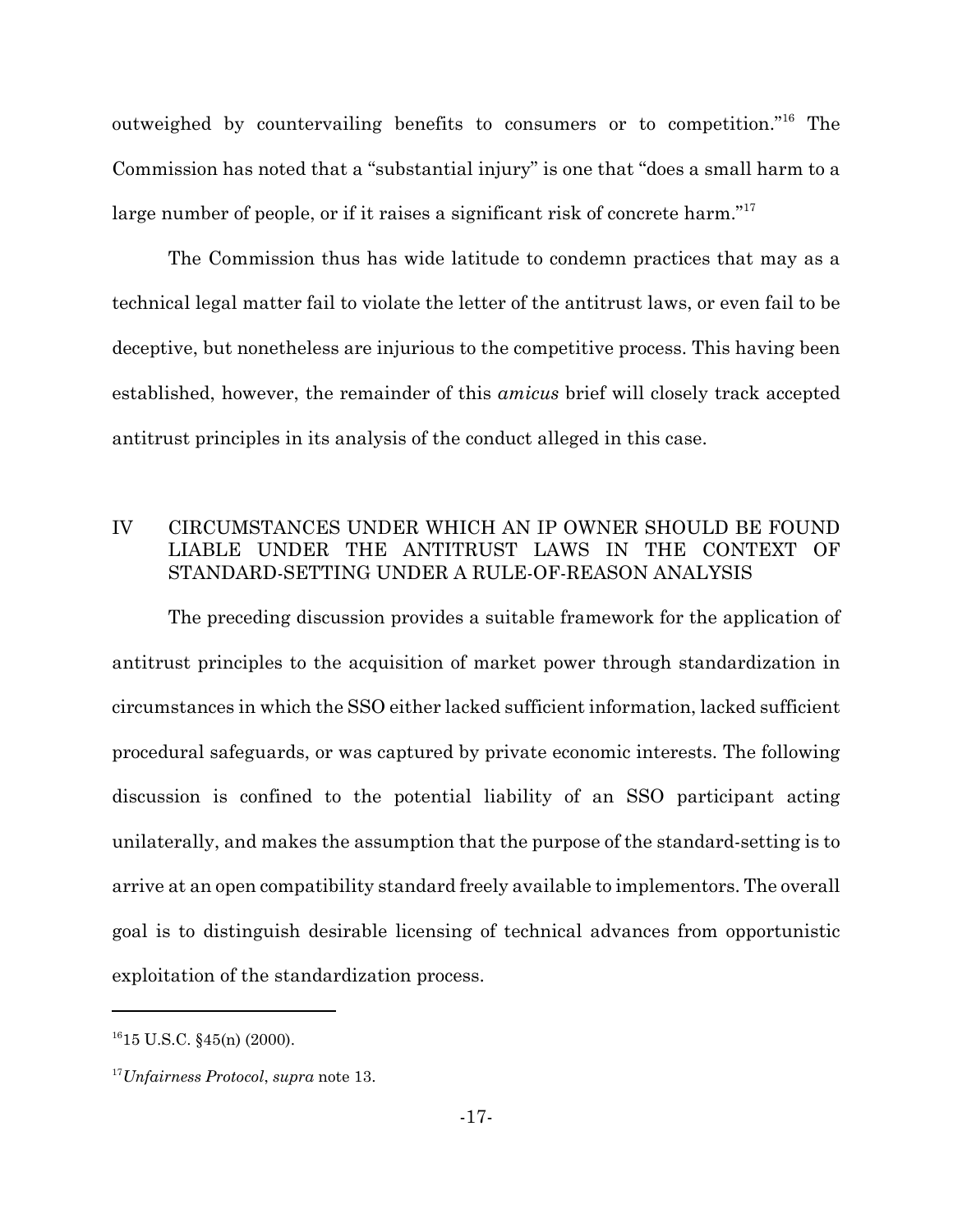#### THE IP OWNER POSSESSES EX POST MARKET POWER  $\mathbf{A}$ ATTRIBUTABLE TO THE STANDARDIZATION IN EXCESS OF EX *ANTE* MARKET POWER

The antitrust laws should not come into play unless a participating IP owner whose technology has been adopted into a compatibility standard thereby acquires ex post market power attributable to the standardization. This is an issue of market demand.<sup>18</sup> While differentiating between the various sources of demand for a product or component may seem daunting, such issues are faced and resolved with regularity in patent litigation. The same principles which permit a patent court to derive an estimate of a reasonable royalty for an invention that enables a feature of a larger product can be used to estimate the value of the technical contribution of a patent above and beyond the value attributable to the standard.

Under this rule, patents which are so revolutionary that they would have become the *de facto* standard regardless of action by an SSO are not likely to derive any additional market power from standardization. With respect to the other two types of technical contribution, cost savings for implementors and additional features for the standardized product, demand reasonably related to the value of these technical contributions over the next best alternative is a legitimate return, while demand related to the absence of substitutes due to standardization is not.

One source of direct evidence of the value of the technical contribution of a patent is the royalty rate charged *ex ante*. To the extent that evidence of Rambus' *ex* 

<sup>&</sup>lt;sup>184</sup>Only when the invention has independent technical value will there be additional buyers who provide a demand for the invention above and beyond the demand for the standard." Patterson, *supra* note 6, at 1058.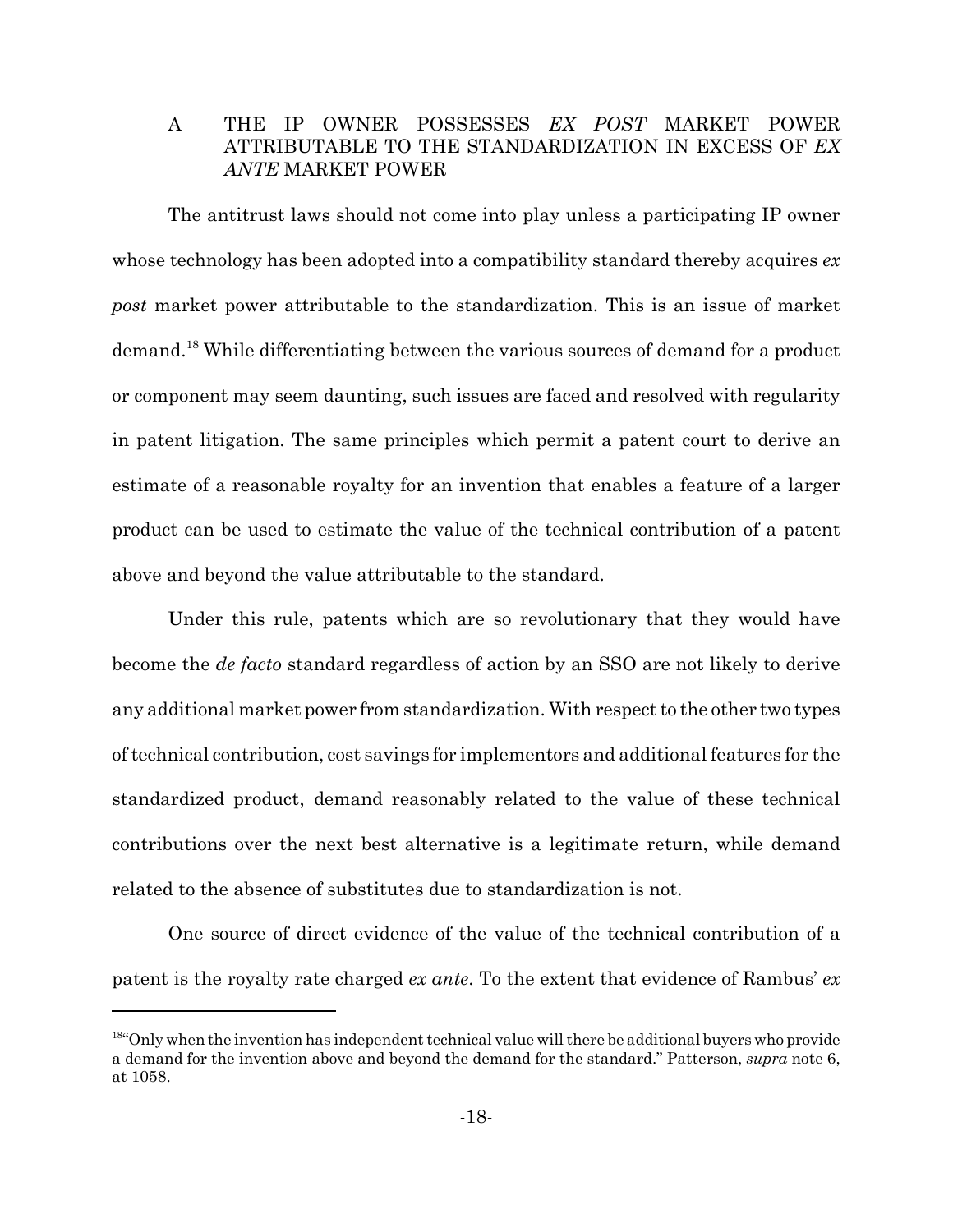*ante* royalty rate is available in the present case, it reflects the fair market value of Rambus' technology and the apportionment procedure is fairly straight-forward. If the evidence shows that the royalty rate for substantially the same type of technology was 0.75% of sales ex ante but 3.5% ex post, it is reasonable to conclude that approximately 78% of the royalty claimed ex post is due to the standardization. ALJ McGuire apparently made no attempt at such an apportionment, but appeared to have treated the case as "all-or-nothing" with respect to the royalties to which Rambus claimed it was entitled. Neither outcome is likely to work substantial justice.

The need for apportionment between the inventive contribution of the patent and the collective action of the standards setting activity argues strongly in favor of ex *ante* negotiation of license terms:

> One could think of  $X$  as representing the value or leverage that the patent provides in a competitive environment when routes other than adoption of the standard to which that patent would be essential remain open. However once there has been agreement on selection of a particular standard that requires use of that patent, the value or leverage that the patent provides is increased to  $X+Y$ . X is related to the inventive contribution of the patent. Y is related to the collective action of the standards setting activity. As the value of a patent is highly context dependent,  $X$  and  $Y$  are not readily susceptible of determination in the abstract. Instead, the value is best determined by conducting negotiation at the appropriate stage. Ex ante consideration of license terms is most likely to approximate  $X$ , while  $ex$ *post* consideration is most likely to result in  $X+Y$ <sup>19</sup>

<sup>&</sup>lt;sup>19</sup>Peterson, Scott K., "Consideration of Patents during the Setting of Standards," prepared for the Department of Justice Antitrust Division and Federal Trade Commission, Hearings on Competition and Intellectual Property Law and Policy in the Knowledge Based Economy, Standard Setting Organizations: Evaluating the Anticompetitive Risks of Negotiating IP Licensing Terms and Conditions (continued...)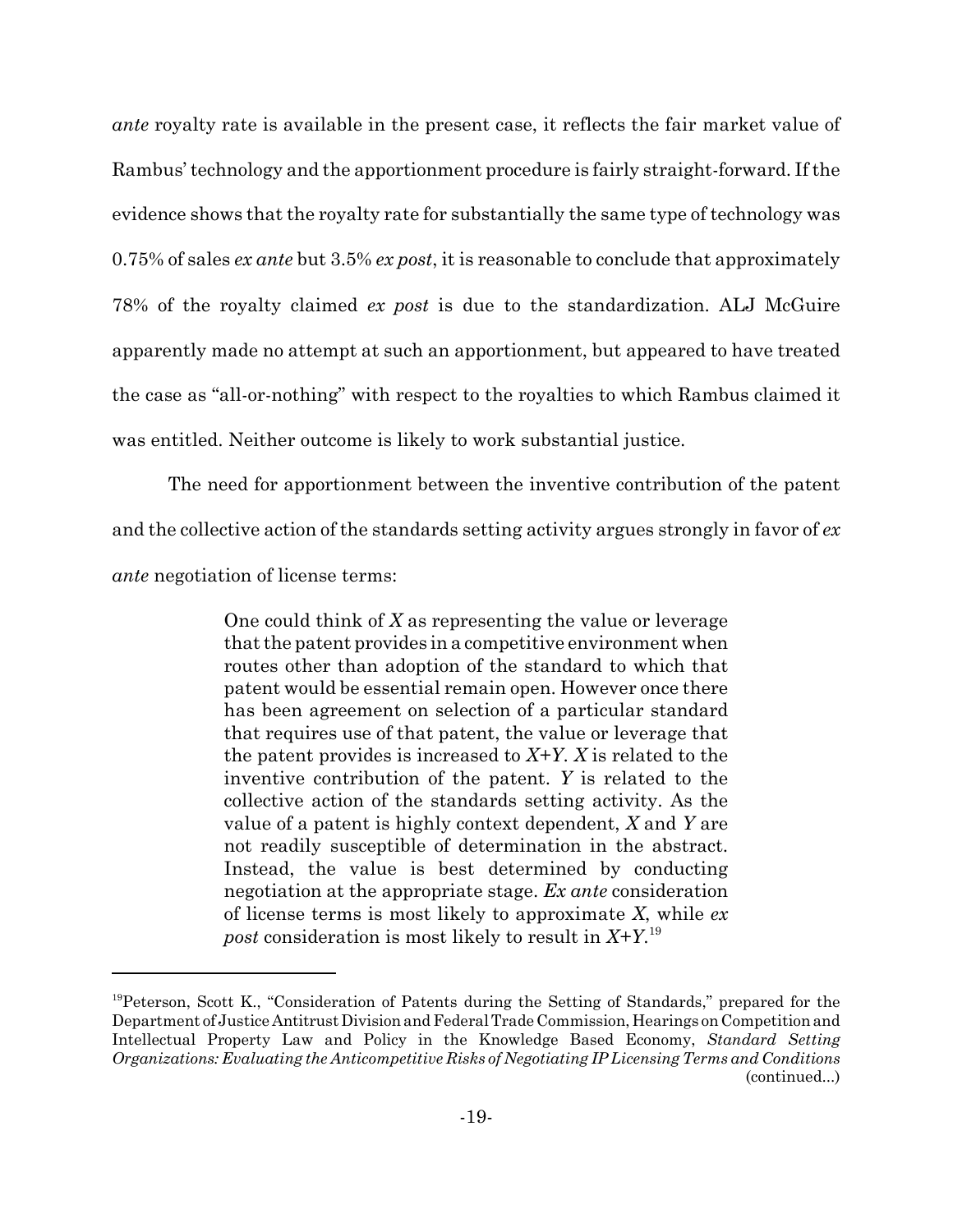Neither the IP itself nor the inclusion of the IP in a standard should give rise to a presumption of market power, but should be subject to proof. In the present case, market power was fairly evident in the four technology markets at issue. Were it not, however, it would have warranted greater analysis. If market power is defined as the power to raise prices over their competitive levels for a non-transitory period, "competitive level" in this context should mean the *ex ante* value of the invention.

A meaningful ex ante licensing pre-commitment should be evidence of ex ante price constraints, and that ex post market power has been legitimately acquired in the sense that it is related to the invention and not to the standard. Most commentators agree that ex post market power can be constrained through ex ante licensing, and, to a lesser extent, through *ex ante* pre-commitments.<sup>20</sup> The fact of such meaningful precommitments, therefore, should considerably lessen the risk of ex post antitrust scrutiny.

In light of the foregoing, it is surprising that ALJ McGuire concluded in the initial decision that a RAND pre-commitment by Rambus would have made no difference in the royalty rate and that JEDEC would not even have asked for a RAND pre-commitment even if it had been aware of Rambus' proprietary interests (F. 1413-1419). The implication is that JEDEC's members would have been indifferent to the

 $^{19}$ (...continued)

Before A Standard Is Set, Nov. 6, 2002, at 6.

<sup>&</sup>lt;sup>20</sup>See, e.g., Swanson, Daniel G., "Evaluating Market Power in Technology Markets When Standards Are Selected in Which Private Parties Own Intellectual Property Rights," prepared for the Department of Justice Antitrust Division and Federal Trade Commission, Hearings on Competition and Intellectual Property Law and Policy in the Knowledge Based Economy, Standard Setting, April 18, 2002.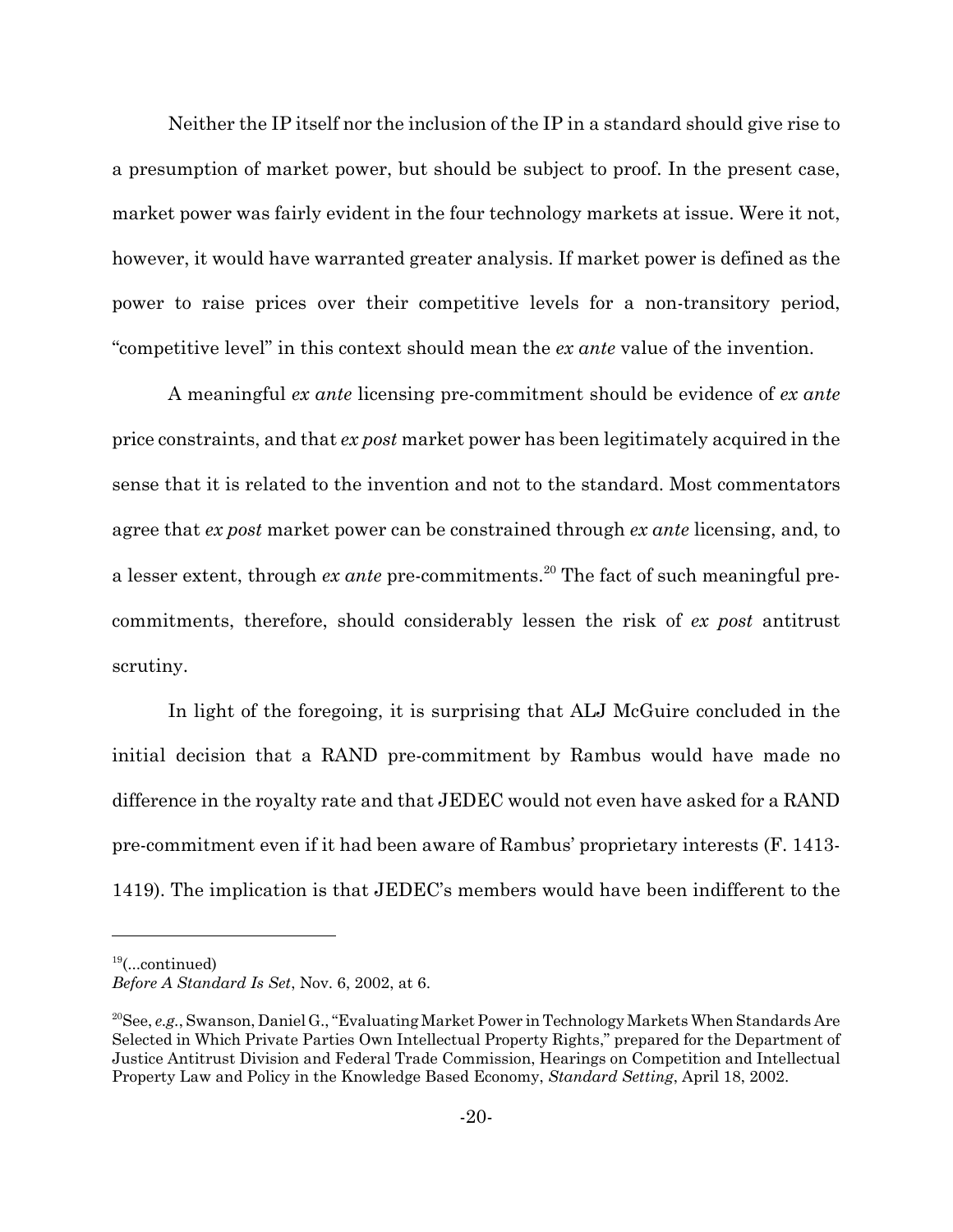acquisition by Rambus of market power and uninterested in taking measures to constrain it.

These findings are supportable if either a) Rambus' ex post royalty return was in fact *entirely* related to the technical contribution of its patents, and entirely unrelated to JEDEC's ignorance of the patents during the standard-setting process, or b) Rambus' inventions were so revolutionary that they were destined to become the de *facto* standard regardless of what JEDEC did or what its members knew. It is difficult to see how the evidence could have supported the first conclusion if no specific inquiry was made to apportion the source of demand between the Rambus technology and the standard itself. The second conclusion is belied by the consideration of alternatives—rejected by ALJ McGuire as being in his view inferior to the Rambus' standard on a cost-performance basis—which indicates that the four technologies were not revolutionary, but embodied incremental benefits.

#### B THE IP OWNER HAS ENGAGED IN ANTICOMPETITIVE CONDUCT FOR THE PURPOSE OF OBTAINING EX POST MARKET POWER ATTRIBUTABLE TO STANDARDIZATION

Anticompetitive conduct is a necessary predicate to antitrust liability. In the present context, two distinct types of conduct are relevant. The first is the failure to disclose information about IP relevant to a standard under consideration under circumstances in which the IP owner knew or should have known that the undisclosed information was material to the pro-competitive activities of the SSO. The second is the appropriation of information obtained as a participant in SSO activities for the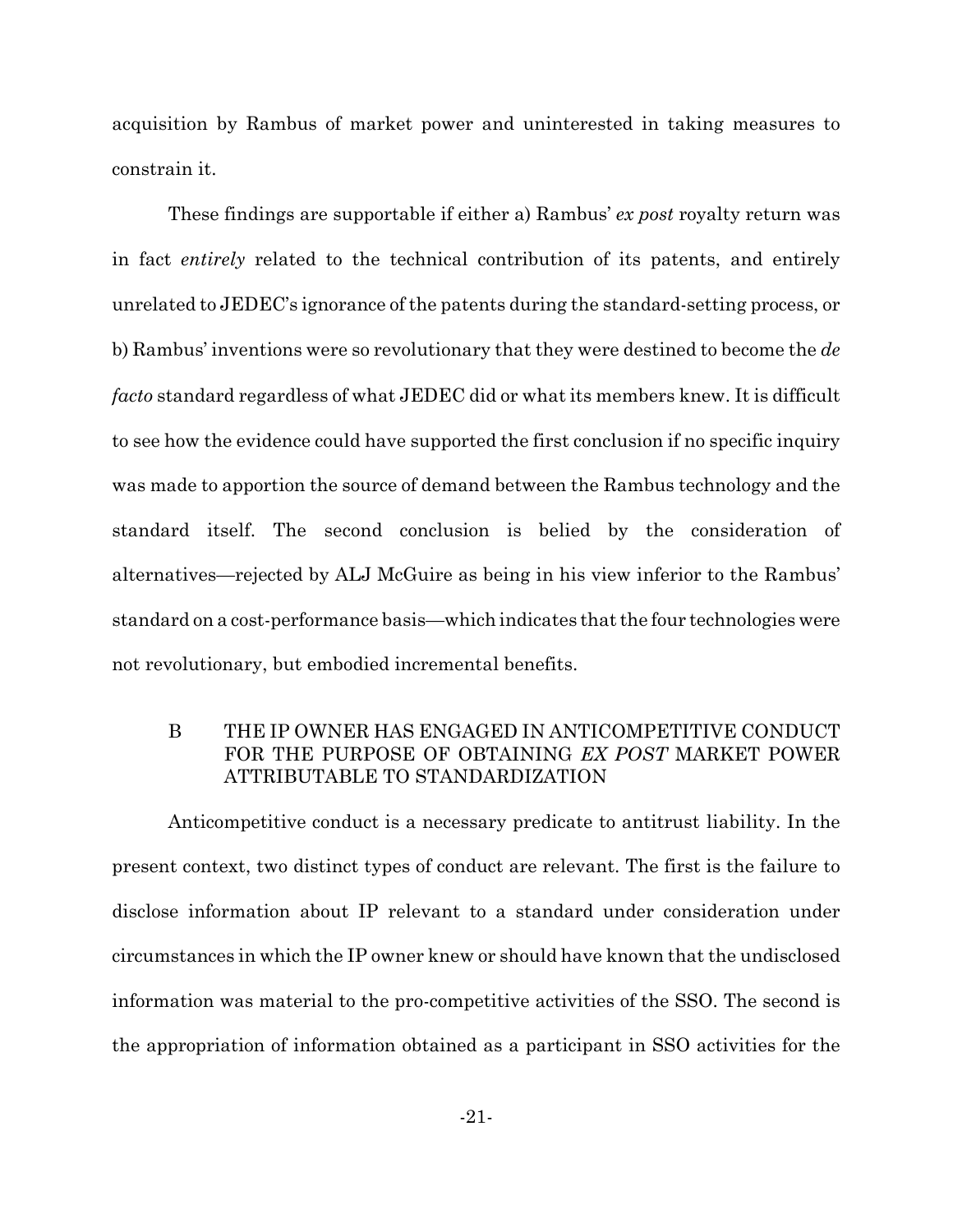purpose of securing IP rights implicated by a proposed standard under consideration.

NON-DISCLOSURE **RELEVANT TP**  $\mathbf{1}$ OF **UNDER** CIRCUMSTANCES IN WHICH THE IP OWNER KNEW OR SHOULD HAVE KNOWN THAT DISCLOSURE IS NECESSARY FOR THE EFFICIENT SETTING OF A STANDARD MAY CONSTITUTE ANTICOMPETITIVE CONDUCT

Whether non-disclosure rises to the level of anticompetitive conduct requires a fact-intensive inquiry into the relevant circumstances. As discussed above, rules relating to IP disclosure vary greatly among SSOs. Such a variation should not influence the antitrust outcome. While the existence of certain rules can be probative of the importance placed by an SSO on information relating to IP connected with proposed standards, the absence (or perceived inadequacy) of such rules should not bar antitrust liability or provide a defense to otherwise actionable non-disclosure. Where a disclosure rule exists, its violation should not be determinative of anticompetitive conduct, but merely evidence of the anticompetitive nature of the conduct.

#### SSO RULES RELATING TO DISCLOSURE ARE  $\mathbf{a}$ EVIDENCE OF THE SSO'S NEED FOR KNOWLEDGE OF RELEVANT IP IN THE STANDARD-SETTING PROCESS

Rules requiring or encouraging disclosure of IP reflect that the SSO considers proprietary interests to be a relevant factor for consideration in its standard-setting activities. The pro-competitive "competition-by-proxy" in which the selection of a standard is based on cost-performance criteria cannot function without sufficient information. Such rules put participants on actual notice of the SSO's need for such information.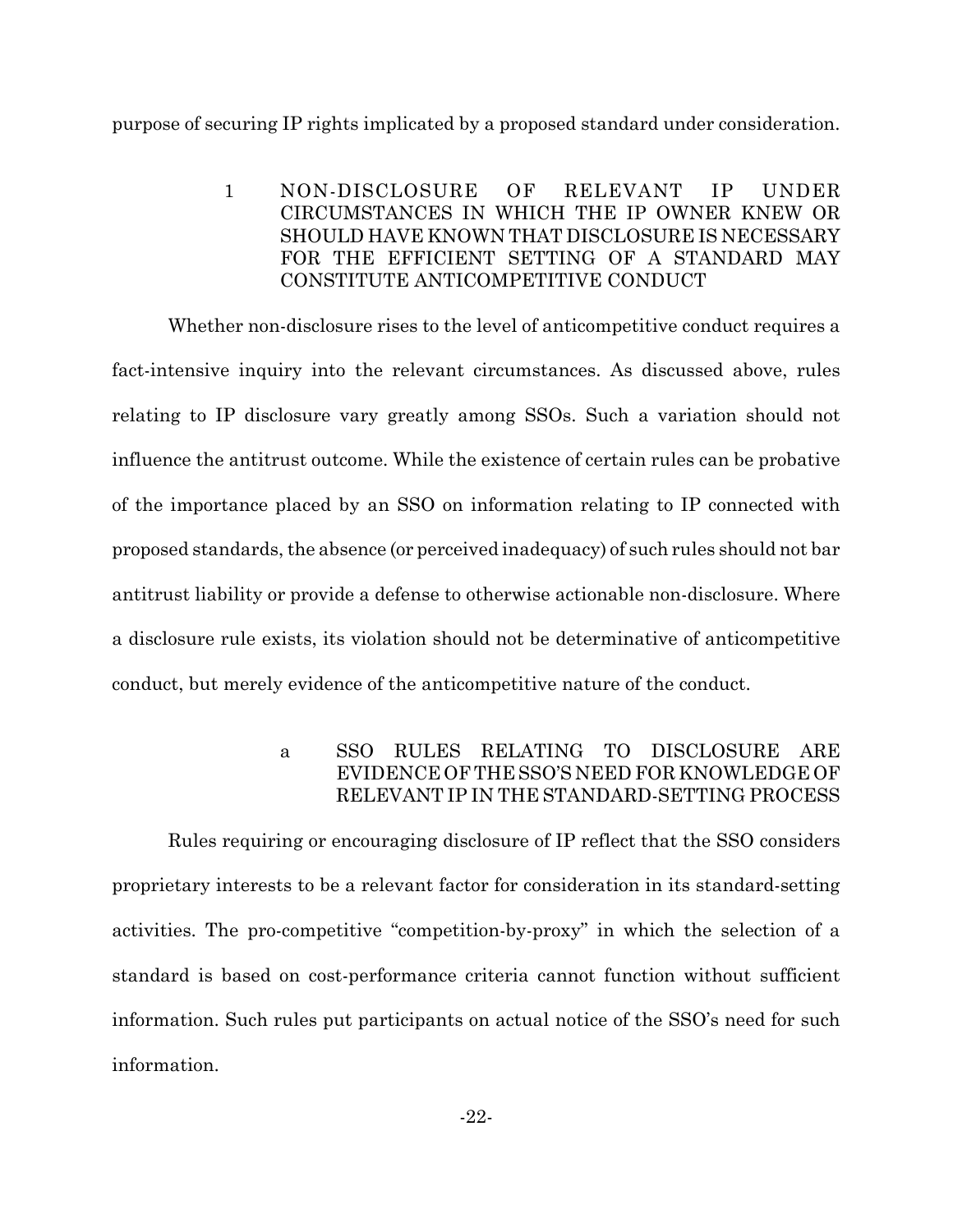The absence of such rules, however, does not suggest either that the SSO does not require such information to arrive at an efficient cost-performance evaluation or that an IP owner cannot be on actual notice of such a need. The lack of disclosure rules suggests only that the materiality of undisclosed IP information must be proven by other means.

### $\mathbf{b}$ VIOLATION OF AN SSO RULE IS EVIDENCE OF INTENTIONAL ANTICOMPETITIVE CONDUCT BUT NOT A NECESSARY PREDICATE FOR ANTITRUST **LIABILITY**

The evidentiary significance of SSO rules in the antitrust context contrasts sharply with the great weight placed by ALJ McGuire on whether a JEDEC rule requiring disclosure of IP infringed by a standard existed, and, if so, whether Rambus violated such a rule  $(I.D., 260-269)$ . This is in spite of the ALJ's apparent awareness of the well-settled proposition that statutes, regulations, or contractual rules are not coextensive with antitrust offenses, as evidenced by the reference (I.D., at 292) to Goldwasser v. Ameritech Corp., 222 F.3d 390 (7<sup>th</sup> Cir., 2000). Goldwasser and other cases cited by the ALJ stand for the proposition that an antitrust claim must be "freestanding" and not derivative of a violation of extrinsic rules. Determinations that JEDEC had a mandatory disclosure rule and that Rambus violated it may be indicative of Rambus' intent in failing to disclose IP, but are neither sufficient nor necessary to establish actionable anticompetitive conduct.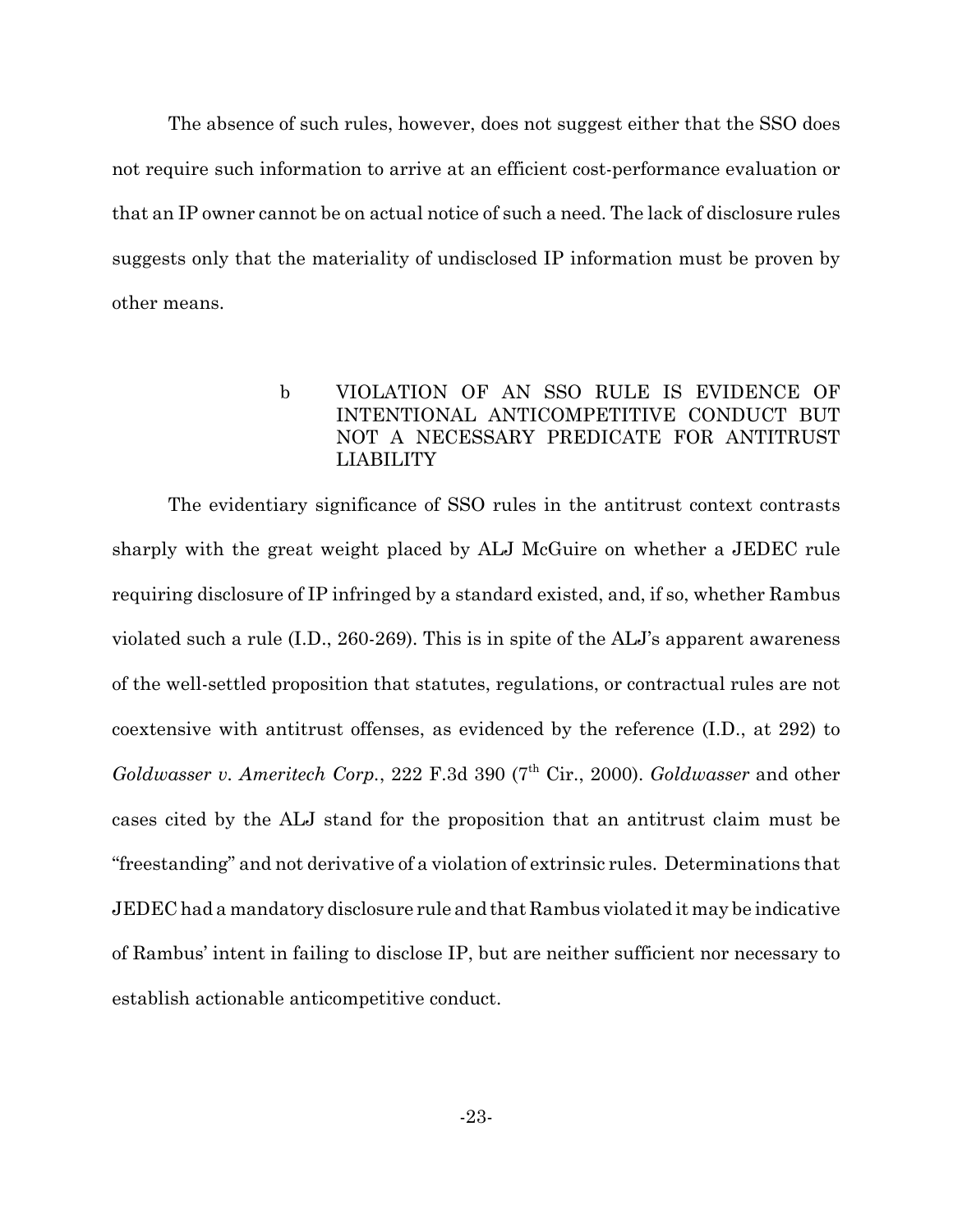CONDUCT WHICH IN ISOLATION MAY NOT BE  $\mathbf c$ EXCLUSIONARY UNLESS ACCOMPANIED BY AN UNDER-INFORMED  $ACT$  $BY$ AN. SSO. MAY NONETHELESS BE ANTICOMPETITIVE.

Determining whether the conduct of an IP owner is exclusionary in the antitrust sense without regard to the context of the standard-setting process creates an untenable distortion. To apply antitrust notions of exclusionary conduct to the actions of parties isolated from the contributory effects of the standard-setting process itself immunizes parties intent on "gaming" an SSO. Indeed, the very concept of gaming suggests that the desired result cannot be accomplished by one party alone. Nondisclosure of an essential patent that is never adopted by a standard-setting body is, without more, entirely benign.

Indeed, the application of antitrust principles to conduct without consideration of the likely consequences of the actions of the SSO leads to an absurd result. ALJ McGuire, for example, cited with approval the following definition of exclusionary conduct from the government's *certiorari* amicus brief in the case of *Verizon* Communications, Inc. v. Trinko, 540 U.S. \_\_\_, 124 S.Ct. 872, 2004 WL 51011 (Jan. 13, 2004): "Conduct is 'exclusionary' or 'predatory' in antitrust jurisprudence if the conduct would not make economic sense for the defendant but for its elimination or softening of competition" $(I.D., at 292)$ .

Probably no strategic manipulation of the procedures of an SSO could under this test be considered anticompetitive. Without the complicity of the SSO, willful nondisclosure can have no exclusionary effect. Such non-disclosure *taken together* with the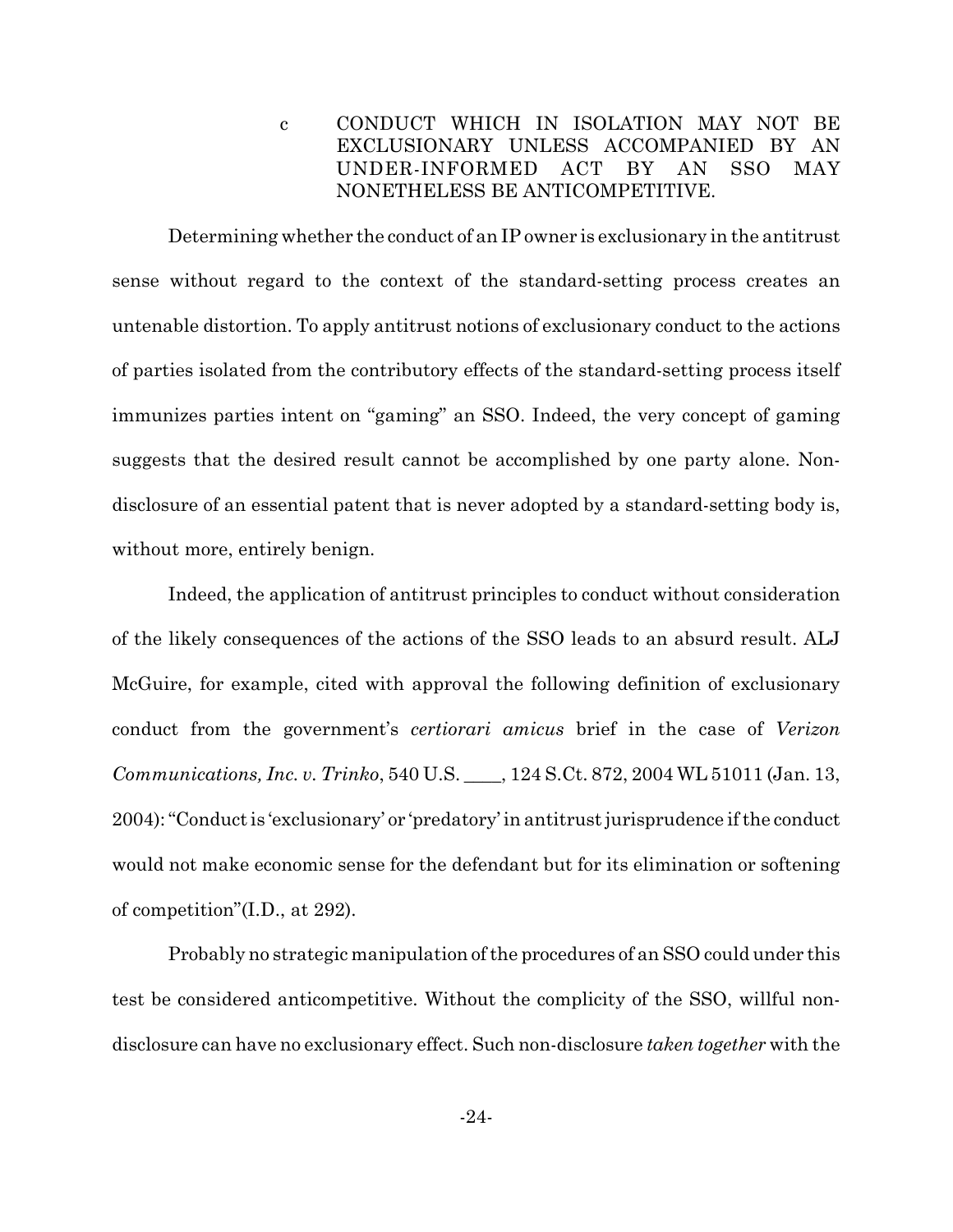subsequent ill-informed adoption of a standard saddled with IP, however, can easily be anticompetitive in its effect. Indeed, that is the gravamen of Complaint Counsel's case.

Obviously, the determination of whether any given conduct is anticompetitive requires consideration of the eventual or likely outcome, taking account of the intervening conduct of the SSO. Exclusionary conduct in the unilateral sense cannot be imported wholesale into the standard-setting context. To effectuate exclusionary purposes, it takes both opportunistic conduct by one party *combined with* the ultimate adoption of an IP-laden standard by the SSO. Exclusionary conduct through that result is by *concerted* action—despite the apparent or purported innocence of the SSO—which may be a more appropriate and useful antitrust principle for determining whether conduct is anticompetitive.

In the context of a cooperative venture such as standard-setting, the relationship of the parties will influence the participants' expectations. Standing mute in circumstances in which silence can be reasonably interpreted in a particular way should not give way to a defense based on the absence of affirmative "conduct." The inguiry into whether the failure to inform an SSO of material information should constitute anticompetitive conduct is naturally fact-specific, but in general reliance on a party's silence is justified in circumstances in which silence can reasonably be expected to be interpreted as a denial that the silent party possesses any such information.

With respect to whether confidential information should be required to be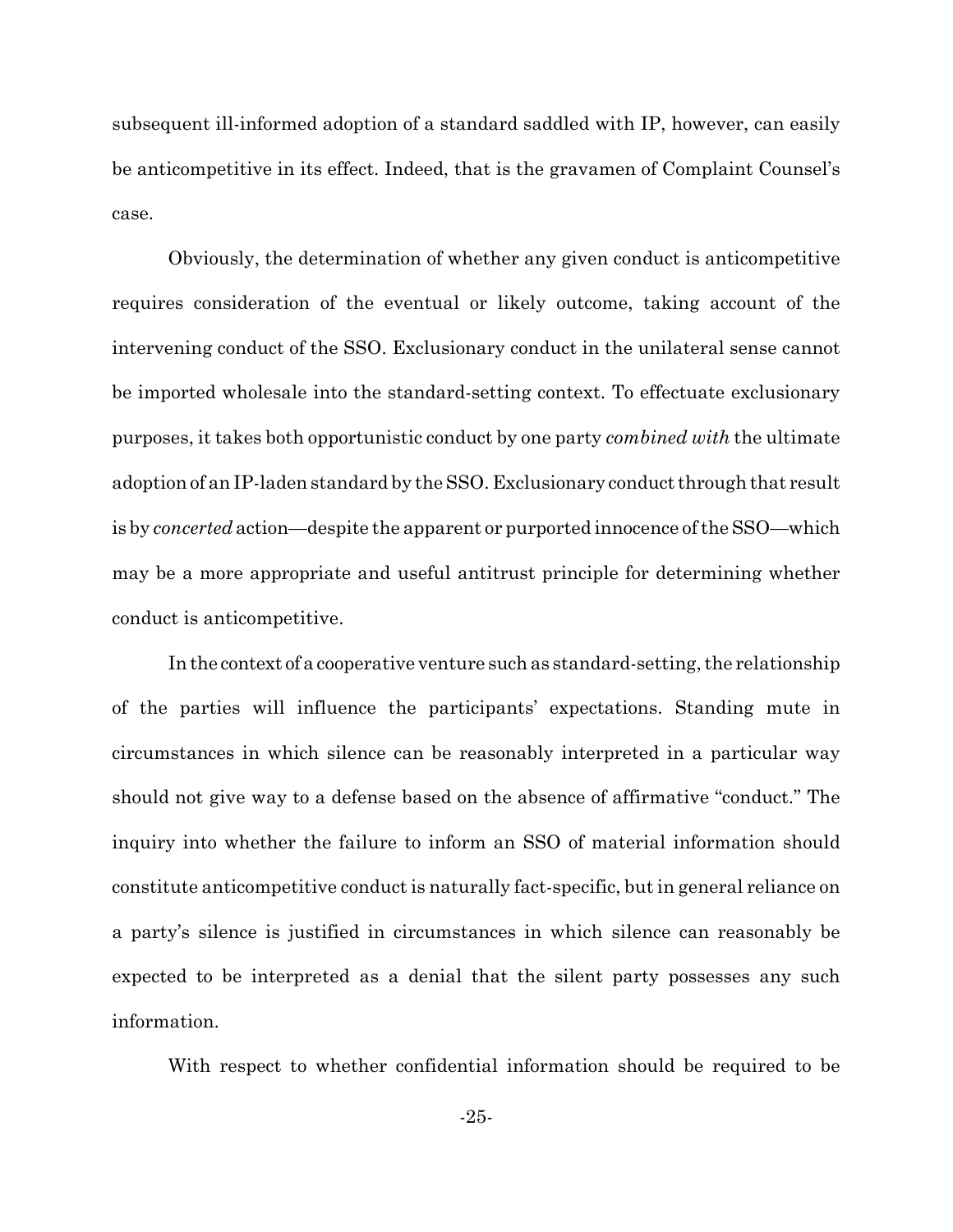disclosed, such as patent applications filed but not published, the extent to which the interests of SSOs should give way to legitimate trade secrecy interests is a matter of some debate. While U.S. patent law preserves the confidentiality of patent applications for a period of 18 months, other jurisdictions publish patent applications upon filing. Non-disclosure of published material, even if it is only published in a foreign jurisdiction, should not be permitted to trump an antitrust prohibition against nondisclosure that contributes to undermining pro-competitive standard-setting. But even when a patent application has not been published anywhere, the welfare loss associated with monopolization derived through the manipulation of standards-setting is likely to outweigh the benefit of preserving the confidentiality of a patent application during the initial period of its pendency.

Congress is expressly empowered to grant to authors and inventors the exclusive rights to their creations in order "[t]o promote the Progress of Science and useful Arts."<sup>21</sup> The temporary, qualified "monopoly" granted to patentees traditionally has been "justified to the extent that they increased the pace of innovation and benefitted society at large."<sup>22</sup> Patent rights thus exist in the first instance to benefit society, albeit

<sup>&</sup>lt;sup>21</sup>U.S. Const., Art I, §8, Cl. 8 (1787).

<sup>&</sup>lt;sup>22</sup>Cohen, Linda R. and Roger G. Noll, "Intellectual Property, Antitrust and the New Economy," U.Pitt.L.Rev., vol. 62, no. 3, (2001), 453–473, at 473 [emphasis in original]. See also Special Equipment Co. v. Coe, 324 U.S. 370, 382 (1945) ("The patent is a privilege 'conditioned by a public purpose.' \*\*\* The exclusive right of the inventor is but the means to that end." [citations omitted]) and Graham v. John Deere Co. of Kansas City, 383 U.S. 1 (1966). With respect to copyrights, see Sony Corporation of America v. Universal City Studios, Inc., 464 U.S. 417, 429 (1984) ("The monopoly privileges that Congress may authorize are neither unlimited nor primarily designed to provide a special private benefit. Rather, the limited grant is a means by which an important public purpose may be achieved.")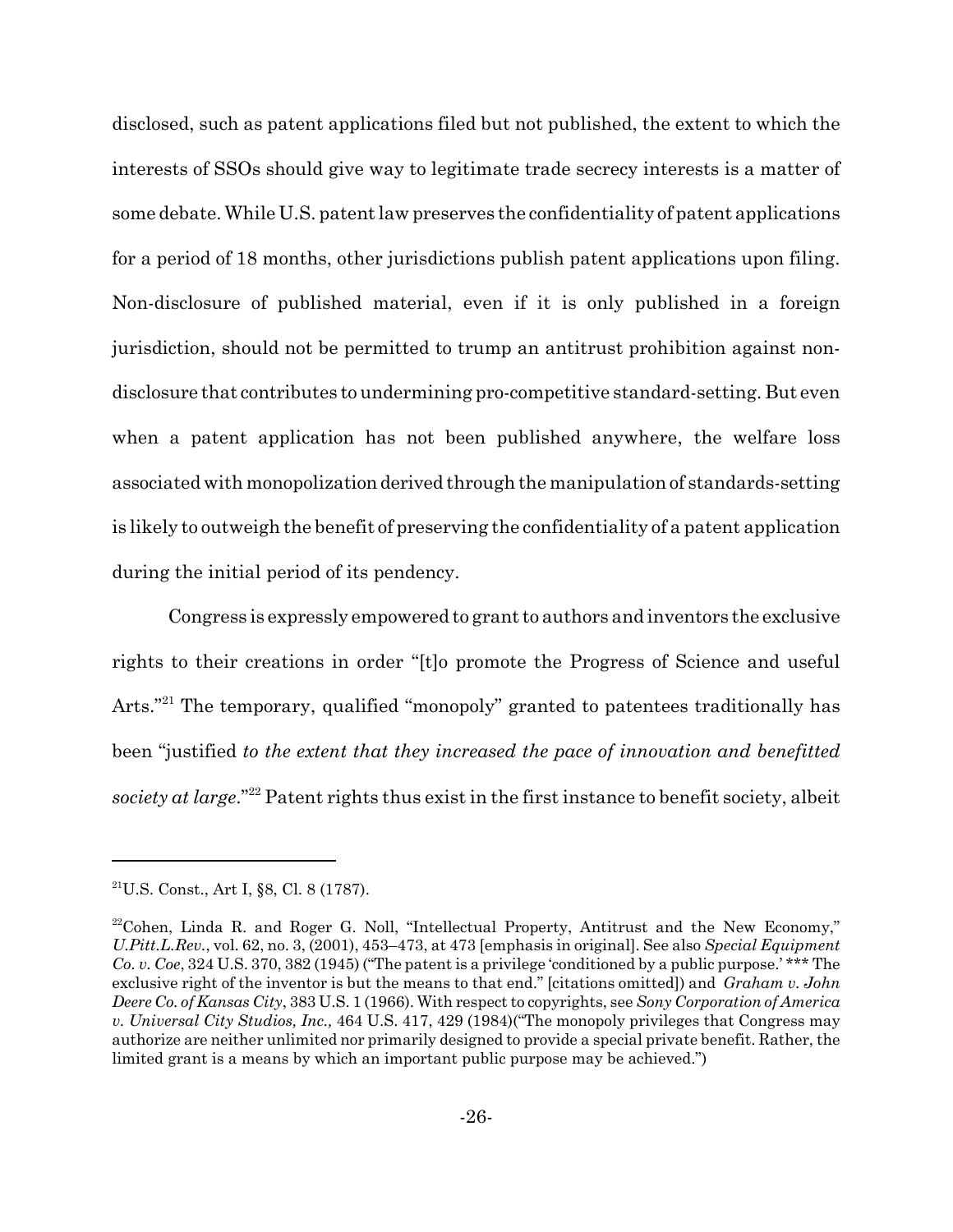indirectly and through a direct benefit to private patentees. Presumably, the initial confidentiality of patent applications rests on a similar justification. Such confidentiality should not, therefore, shield those responsible for an anticompetitive outcome.

Moreover, when voluntarily submitting to a standard-setting process intended to be open and pro-competitive, it is not unreasonable to require a patentee to relinguish any claimed trade secrecy protection for a patent application that includes claims that could be infringed by an adopted standard in circumstances in which nondisclosure would threaten the very purposes of the standard-setting process.

> $\overline{2}$ THE APPROPRIATION OF INFORMATION OBTAINED FROM STANDARD-SETTING ACTIVITIES IN FURTHERANCE OF OBTAINING IP RIGHTS OVER A PROPOSED STANDARD IS ANTICOMPETITIVE.

In addition to willful non-disclosure, Rambus is also alleged to have appropriated information about the progress and direction of JEDEC's standardsetting activities and incorporated it through continuation practice before the PTO for the purpose of ensuring that the eventual standard would infringe its patents. Such a use of continuation practice without a legitimate justification should be condemned as anticompetitive.

The deceptive or anticompetitive use of continuation practice in circumstances such as these is recognized in the FTC Report as a serious competitive problem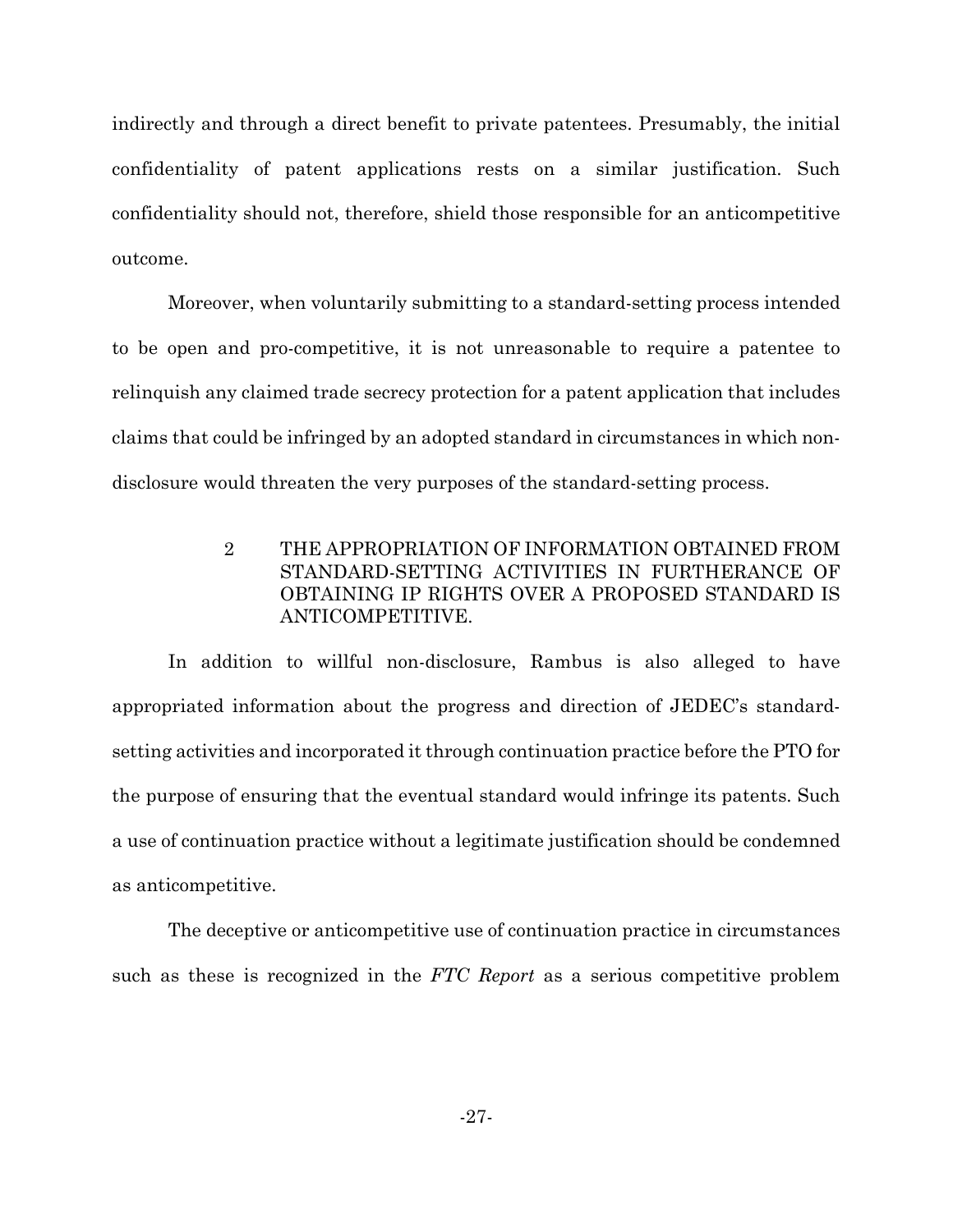requiring a legislative remedy.<sup>23</sup> Until such a remedy is forthcoming, however, the Commission should recognize that the abuse of continuation practice in the standardsetting context can be particularly problematic. Justifications for the filing of continuations proffered by an SSO participant should be evaluated critically in light of the particular conduct involved, the timing of the continuation filings, the correspondence between the technical modifications of the patent claims and the work undertaken by the SSO, and any independent research and development activities by the putative patentee that might lend evidentiary support to the legitimacy of the justification.

#### $\overline{C}$ THE ALLEGED ANTICOMPETITIVE CONDUCT HAS DISTORTED THE SSO'S 'COMPETITION BY PROXY'

The final element in the antitrust evaluation is the identification of a competitive injury to the standard-setting process. The distortion or capture of a procompetitive process by a private party is, by definition, anticompetitive. Whether or not an injury to the standard-setting process can be demonstrated to have been passed through to the ultimate consumer should be immaterial, and would contribute to an unnecessarily burdensome standard.

Injury to the standard-setting process should require a showing that reflects the foregoing analysis. Specifically, if the applicable quantum of proof establishes that there was a complete absence of any plausible technical alternative such that no

<sup>&</sup>lt;sup>23</sup>Supra note 11, Chapter 4, at 28: ("Continuation practice can allow opportunistic behavior, such as post-filing modification of patent claims to capture competitors' products or processes that would not have infringed the original claims. Such opportunistic behavior can disrupt competitive activity.")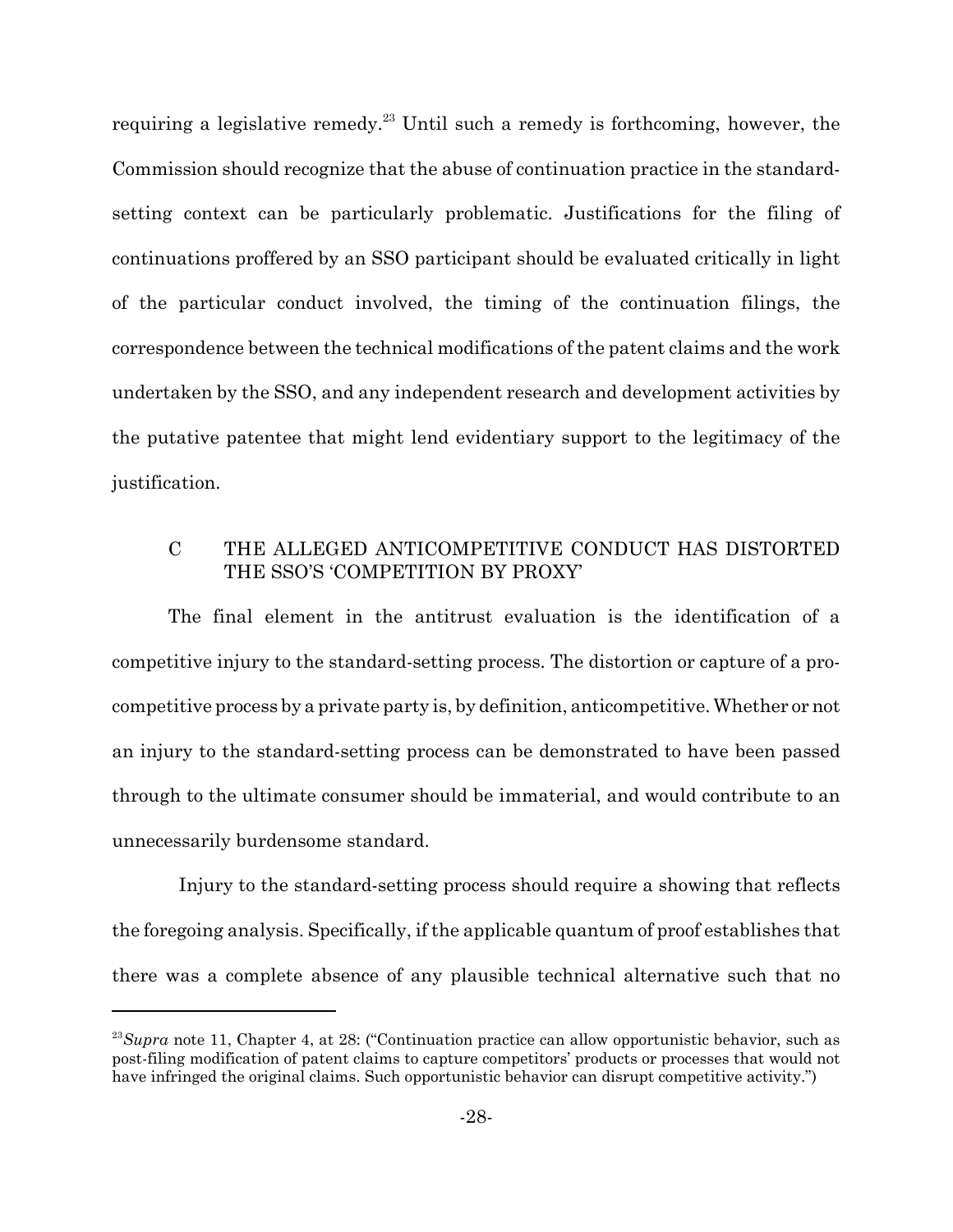further or different SSO deliberations would have occurred under hypothetical circumstances in which the anticompetitive conduct did not take place, then the injury requirement has not been satisfied. However, such a finding is not equivalent to concluding that the plausible alternatives that would have confronted the SSO would not have been selected. Indeed, the very attempt at such an after-the-fact analysis indicates that the SSO has been deprived of the opportunity to engage in full and complete deliberations, and establishes an injury to the competitive process.

The unexpected cost shock that results from under-informed standard-setting not only interferes with the efficient choice of an appropriate standard, but also undermines the pro-competitive ex ante pooling of disclosed patents that may be necessary to implement a standard. Multiple patentees often agree to pool patents connected with a standard to insure that implementation will be available on reasonable terms. When a patentee outside the pool makes unexpected ex post demands for additional royalties, the purposes of pro-competitive patent pooling are undermined. Such a prospect undercuts the motivation for patent pooling and thereby chills this pro-competitive activity.

#### **ANTITRUST REMEDIES**  $\rm V$

#### DISGORGEMENT OF ROYALTIES ATTRIBUTABLE TO EX POST A MARKET POWER NOT LEGITIMATELY ACQUIRED

Consistent with nature of the mechanism of harm engendered by an alleged distortion or capture of the standard-setting process, a violator should be subject to disgorgement of royalties earned as a result of the value of its IP attributable to its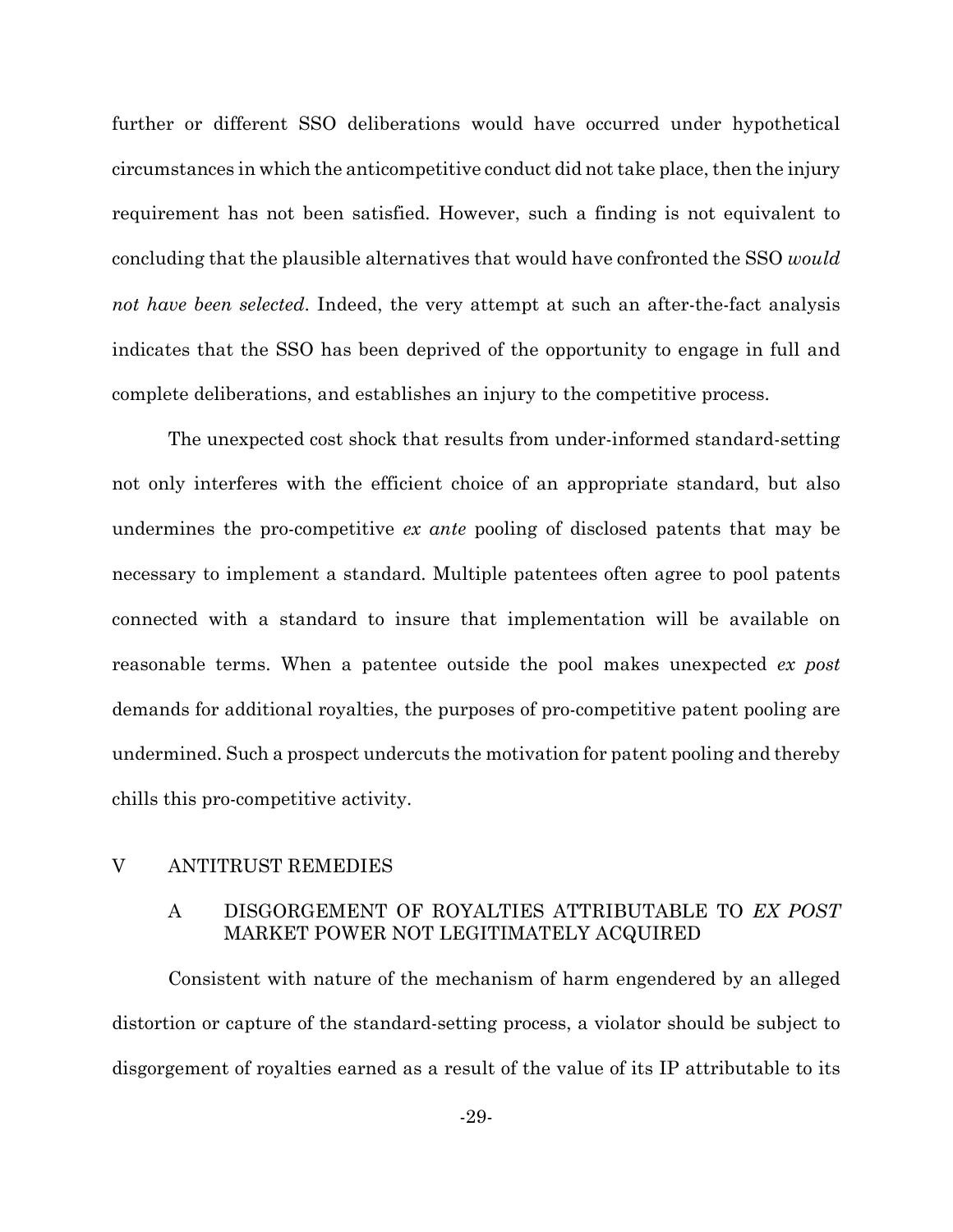standardization as opposed to its economic contribution based on technical merit. In cases in which pre-standardization licensing has established a course of dealing, direct evidence bearing on such an apportionment is available. Where no such ex ante licensing has taken place, indirect means of apportionment are available, including expert testimony and testimony from industry participants as to the value of a reasonable royalty based on market demand for the technology unrelated to demand for the standard.

#### $\mathbf{B}$ THE IMPOSITION OF A PENALTY

The disgorgement of royalties attributable to the standardization but not the technical contribution of the patent may not sufficiently deter attempts by patentees to insinuate proprietary technology into an adopted standard. Therefore, an additional penalty should be imposed. In the present circumstances, a suitable penalty would also take account of the useful life of the technical contribution of the relevant patents. Developments in the computer industry are notoriously fast-paced, and the useful life of an invention may be substantially shorter than the statutory life of a patent. Competent evidence is available to help estimate the duration of a given technical contribution. So limiting the duration of royalties to an innovation's useful life rather than the life of the patent is a measured and suitable penalty for a patentee intent on willfully distorting the standard-setting process.

#### $\mathbf C$ INJUNCTIVE RELIEF AGAINST THE FUTURE EXERCISE OF EX POST MARKET POWER NOT LEGITIMATELY ACQUIRED

Similarly, injunctive relief should be sought which prohibits the future collection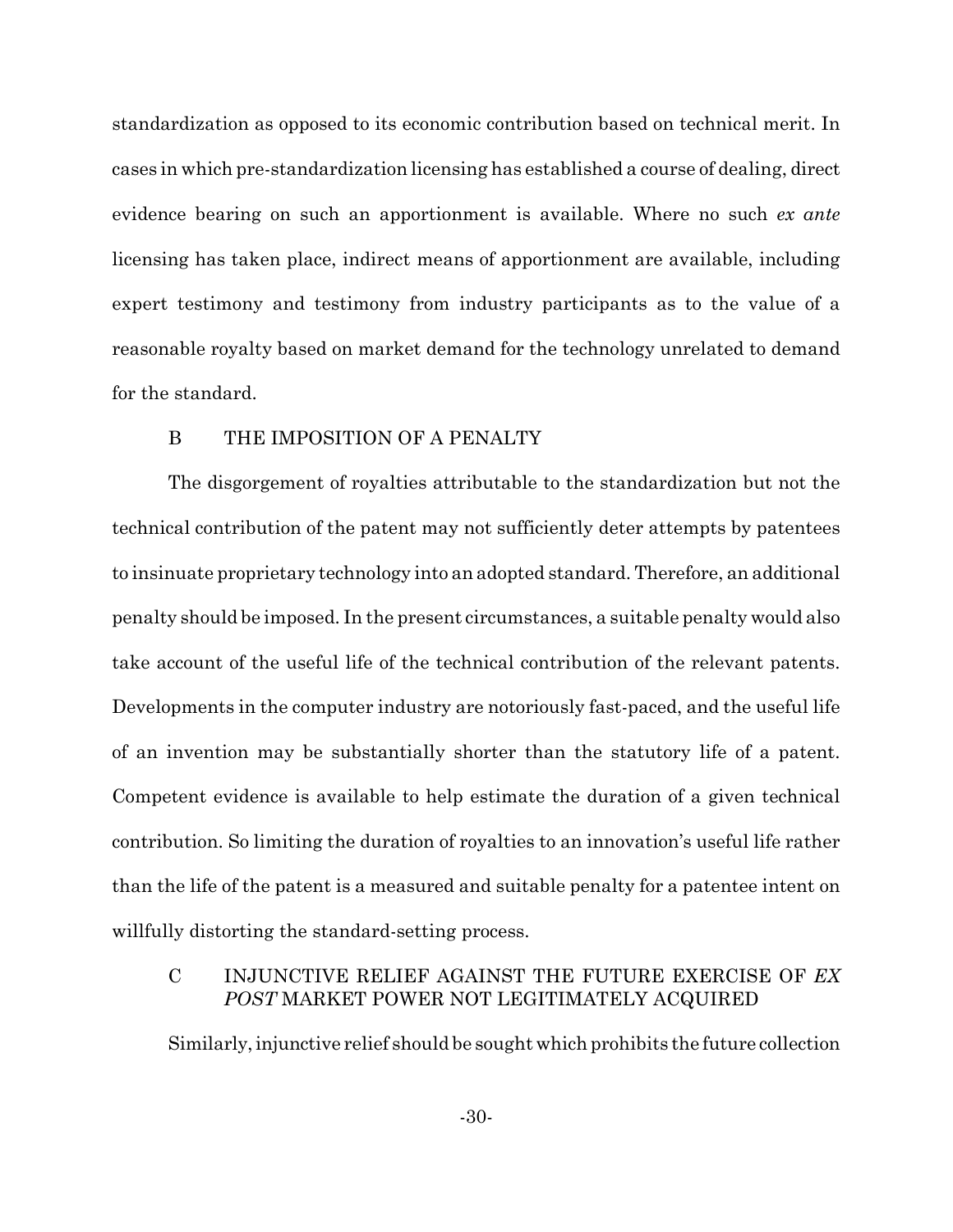of royalties unrelated to the technical contribution of the IP. Moreover, additional safeguards should be established to prevent or deter future instances of anticompetitive conduct in connection with standard-setting.

## **CONCLUSION**

Based on the foregoing arguments, the American Antitrust Institute respectfully requests that the Commission review the Initial Decision and enter an Order in this case consistent with the antitrust principles advocated herein.

Respectfully submitted,

 $\sqrt{s}$ 

Jonathan Rubin JONATHAN L. RUBIN, P.A. 1717 K Street, N.W., Suite 600 Washington, D.C. 20036  $(202)$  415-0616

Attorney for Amicus Curiae American Antitrust Institute

May 12, 2004 Dated: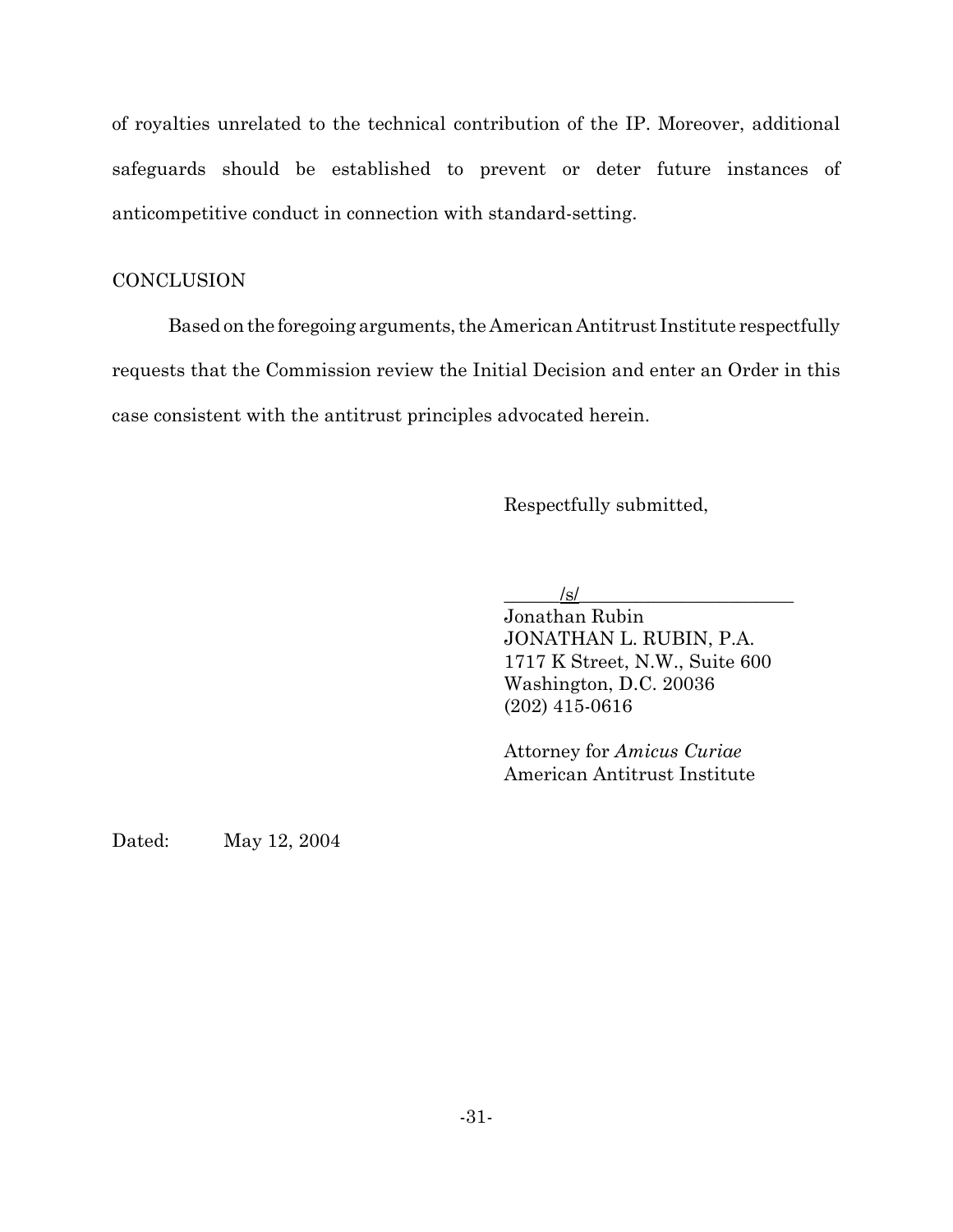### **CERTIFICATE OF SERVICE**

I HEREBY CERTIFY that on May 12, 2004, I caused true and correct copies of the Amicus Curiae Brief of the American Antitrust Institute in Support of Neither Party to be served as described below.

Service by hand delivery of paper copies, including an original, signed version, and 12 photocopies, and by electronic mail, was provided to:

> Donald S. Clark Secretary **Federal Trade Commission** 600 Pennsylvania Avenue, N.W., Rm. H-159 Washington, D.C. 20580

Service of two copies by hand delivery was provided to:

Service of two copies by overnight delivery was provided to:

Counsel Supporting the Complaint:

Richard Dagen, Esq. (AD) Geoffrey D. Oliver, Esq. Bureau of Competition Federal Trade Commission Washington, D.C. 20850

Administrative Law Judge:

Stephen J. McGuire Chief Administrative Law Judge Federal Trade Commission Rm. H-112 600 Pennsylvania Ave., N.W. Washington, D.C. 20580

Counsel for Respondent:

Steven M. Perry, Esq. MUNGER, TOLLES & OLSON, LLP 355 South Grand Avenue, 35<sup>th</sup> Floor Los Angeles, California 90071-1560

A.Douglas Melamed, Esq. WILMER, CUTLER & PICKERING, LLP 2445 M Street, N.W. Washington, D.C. 20037

Sean C. Cunningham, Esq. GARY, CARY, WARE & FREIDENRICH, LLP 401 "B" Street, Suite 2000 San Diego, California 92101

/s/ Jonathan Rubin